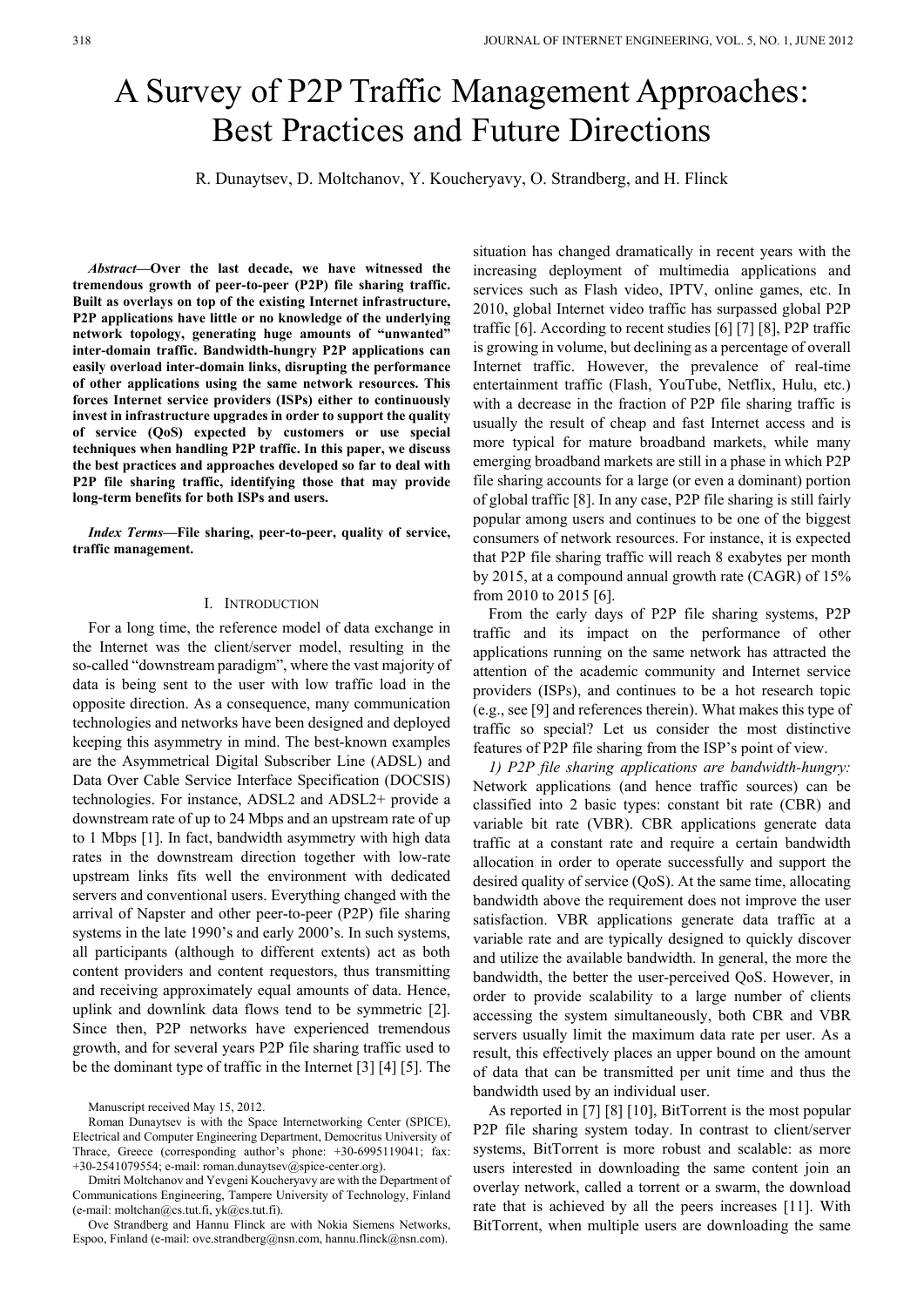file at the same time, they upload pieces of the file to each other. Instead of relying on a single server, this mechanism distributes the cost of storing and sharing large amounts of data across peers and allows combining upload capabilities of multiple peers into the compound download rate observed by a user [12]. As a rule, if there are enough active peers, the maximum achievable throughput of a user is mostly limited by either congestion somewhere in the ISP's network (if any) or the last-mile bandwidth of the user. In well-provisioned networks, this results in higher data rates (e.g., up to 80 Mbps over a 100 Mbps Ethernet link) and potentially larger amounts of data that can be sent per unit time, when compared to traditional client/server applications and services such as the World Wide Web and IPTV. In addition, since P2P file sharing requires very little human intervention once it is initiated, some users tend to run P2P programs 24/7, generating huge amounts of traffic.

High-speed P2P traffic interferes with other traffic on the same network, degrading the performance of delay-sensitive applications such as multimedia streaming, online games, and VoIP. Poor application performance during congestion causes low customer satisfaction and aggravates subscriber churn, leading to a decline in service revenues. In turn, this forces ISPs either to continuously invest in infrastructure upgrades in order to support the QoS expected by customers or use special policies when handling P2P traffic.

*2) P2P file sharing applications are topology-unaware:* P2P file sharing applications establish overlays on top of the Internet infrastructure with little or no knowledge of the underlying network topology (see Fig. 1). In P2P networks, data are often available in many equivalent replicas on different hosts. However, the lack of topology information leads P2P applications to make random choice of peers from a set of candidates. For example, it is common for a peer that wants to download some data (music, movies, software, etc.) to choose sources randomly, possibly picking one located on the other side of the world (see Fig. 2). Such random selection ignores many peers that are topologically closer and therefore could provide better performance in terms of throughput and latency. Moreover, this leads to inefficient utilization of network resources, significant amounts of costly inter-ISP traffic, and congested inter-domain links (both incoming and outgoing). Thus, "better-than-random" peer selection would be beneficial for both users and ISPs.



Fig. 1. An overlay network is a virtual network of end systems and logical links built on top of an existing physical network. The overlay is a logical view that might not directly mirror the physical network topology.



Fig. 2. A user in Greece downloads the latest version of Ubuntu. Most of the peers are from other countries and even the other side of the globe. Does it mean that no one is seeding this distro in Greece? Of course not! It is just a consequence of the random peer selection.

*3) P2P file sharing brings no additional profit to ISPs, only additional costs and legal headaches:* Nowadays, some ISPs tend to charge content providers and content delivery networks (CDNs) additional fees for either carrying high-bandwidth content over their networks or providing QoS guarantees for premium traffic. Meanwhile, end users are typically billed for Internet access based on flat-rate pricing, so ISPs do not generate any additional revenue from delivering P2P traffic to/from their customers.

High-speed P2P data transfers may also increase the cost of traffic exchange with other ISPs. The vast majority of ISPs (except a small group of Tier 1 ISPs that rely completely on settlement-free peering) are charged for traffic transit according to the 95th percentile billing model, which works as follows. Transit providers poll customer interface ports at regular intervals (typically, every 5 minutes) throughout the billing cycle. Each sample contains the number of bytes transmitted to and received from the customer. These samples are converted into data rates measured in Mbps, and then sorted from largest to smallest. The transit provider discards the top 5% of the lines from the list, and bills the customer for the next line which is called the 95th percentile. Thus, customer ISPs can transmit data as fast as possible for 36 hours per month free of charge. With P2P file sharing, users can contribute a lot to the ISP's transit cost by remaining active most of the time and transferring data at high rates. Moreover, peers are randomly distributed in the Internet and operate on an irregular basis, which makes predicting traffic patterns and optimizing transit arrangements very difficult, if not impossible.

P2P file sharing applications not only consume network bandwidth and increase transit costs but also encourage illegal distribution of copyrighted material among users. According to [13], 63.7% of all BitTorrent traffic is estimated to be non-pornographic copyrighted content shared illegitimately (the copyright status of pornography is more difficult to identify but the majority is believed to be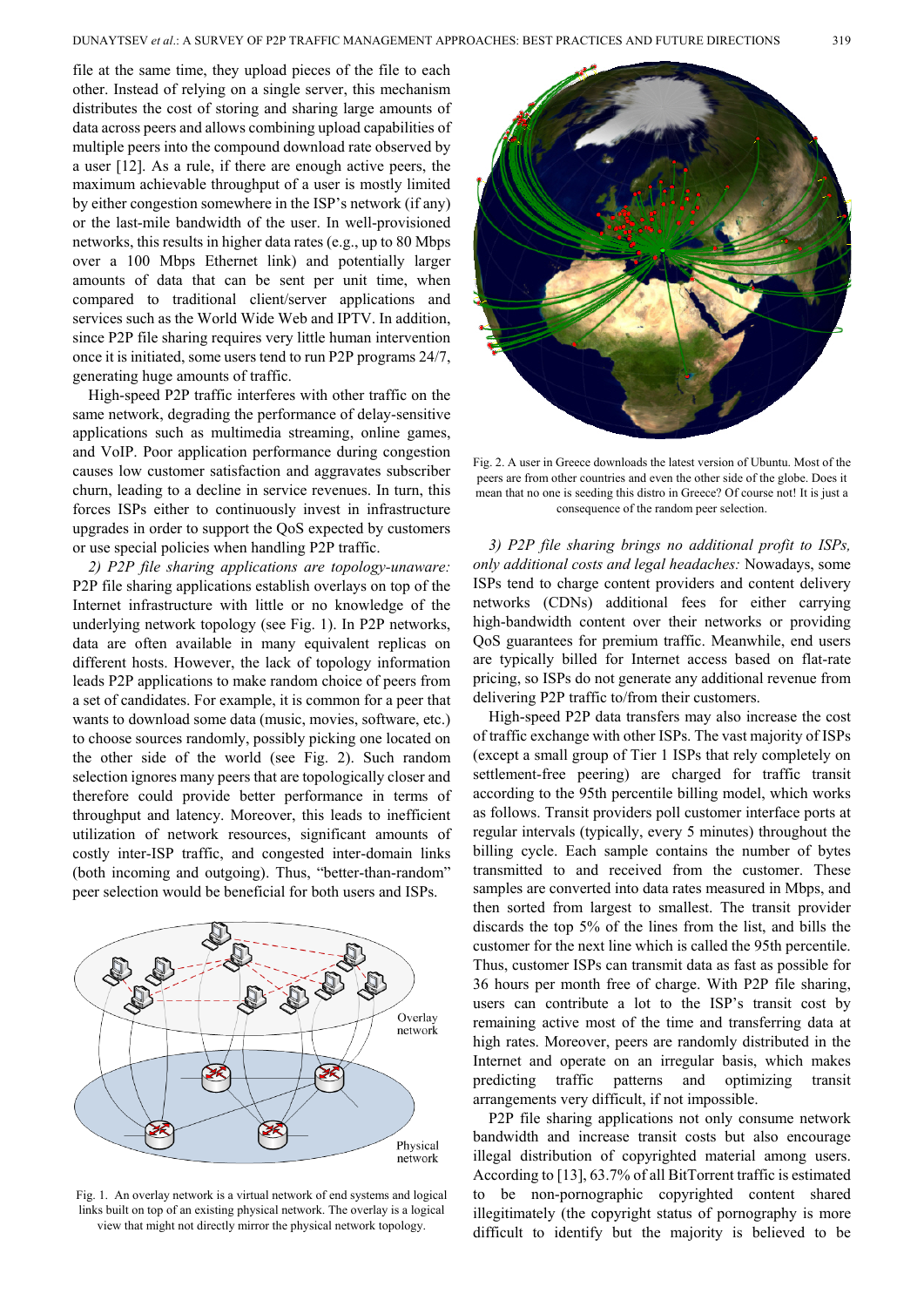copyrighted and shared illegitimately too). For other P2P file sharing applications, such as eDonkey and Gnutella, about 86.4% traffic is estimated to be non-pornographic and infringing. The findings of a study of P2P exchanges of copyrighted material on a college campus show that at least 51% of students living on campus engaged in P2P file sharing, and at least 42% attempted to transfer copyrighted material [14]. As a result, ISPs receive numerous cease-and-desist letters from lawyers about copyright infringements (e.g., see [15]).

However, it should be emphasized that, despite all these issues, P2P file sharing has been a key driver for broadband adoption in the early 2000's, and ISPs do not want to lose customers who wish to use these applications today. Besides the above-mentioned problems, ISPs have to cope with many other challenges such as:

--*Tremendous growth of Internet traffic:* According to [6], global Internet traffic is expected to quadruple in the next few years, reaching nearly 1 zettabyte per year by the end of 2015. Although such growth can be partially compensated for by recent advances in transmission technologies (most notably in optical communications for wide and metropolitan area networks), it may still pose certain problems for small and medium-sized ISPs, both technically and financially.

--*Rich mix of applications with different QoS requirements in terms of delay, delay jitter, and bandwidth:* In such an environment, providing different QoS levels to different applications while maintaining efficient use of expensive network resources becomes an issue of special importance for all ISPs.

--*Highly competitive market of Internet access services:* In order to be successful in the long run, ISPs need to maximize their profits and minimize costs. Moreover, to avoid subscriber churn, ISPs must provide their customers with consistent QoS that is at least perceived to be no worse than that provided by competitors. Among other ways, these goals can be achieved by managing traffic on a per-application and per-subscriber basis, replacing flat-rate pricing by multi-tiered one with several levels of QoS based on different subscription rates to meet the requirements of applications and users, deferring investments in infrastructure upgrades, and reducing inter-ISP transit expenses.

A number of approaches have been developed over the years to deal with P2P file sharing traffic and to mitigate its impact on the network and application performance or, in other words, ISPs and their customers (see [16] [17] [18] [19] and references therein). These approaches can be broadly classified into the following categories: acquiring more bandwidth (also known as overprovisioning), blocking P2P traffic, implementing bandwidth caps (widely referred to as traffic quotas), bandwidth management, and localizing P2P traffic. The reminder of the paper provides an overview of these approaches, including their strengths and weaknesses. In Section 2, we consider the conventional strategies like bandwidth overprovisioning, blocking P2P traffic, implementing bandwidth caps, and bandwidth management. Section 3 presents an overview of recently proposed P2P-friendly solutions, with the main focus on P2P caching and biased choice of peers. Conclusions are drawn in Section 4. The paper consolidates the main findings and conclusions arising from recent studies to provide guidelines on the most effective strategies in P2P traffic management.

## II. CONVENTIONAL APPROACHES

## *A. Acquiring More Bandwidth*

The Internet carries many types of traffic, each of which has different characteristics and requirements. Many file transfer applications, including P2P file sharing, require that some quantity of data be transmitted in a reasonable amount of time but can tolerate variable delays and packet losses, which frequently occur during periods of network congestion. Other applications, like VoIP and multimedia streaming, require that the one-way delay between endpoints should not exceed a certain threshold and have unacceptable performance when long queuing delays occur. If enough bandwidth is available, the best-effort service, where all packets and flows are treated in the same way, meets all these requirements. If bandwidth is insufficient, real-time traffic suffers from congestion. Acquiring more bandwidth, or overprovisioning, is the most straightforward way to alleviate congestion in the network and address the QoS issue. As bandwidth became cheaper and communication technologies evolved, overprovisioning of network resources, in the hope that the full capacity will not be reached (at least for a while), has become a common approach among ISPs. Very often, overprovisioning comes from the fact that the link capacity must be selected from a set of discrete values (e.g., 155 Mbps or 622 Mbps), which inevitably leads to acquiring more bandwidth than currently needed. As compared to the other approach, known as service differentiation, where different packets and flows are treated differently in order to provide QoS guarantees and give preferential treatment to some types of traffic, overprovisioning has a number of benefits. Firstly, it is more difficult to control a network that does not have enough bandwidth than a well-provisioned one. This is caused by additional complexity required to provide service differentiation in the network and additional costs associated with deploying and managing QoS solutions. Secondly, overprovisioning not only allows to meet the current needs, but also leaves enough room for future traffic growth.

For many years, overprovisioning is the de facto standard for capacity engineering and network planning. For example, extensive measurements of Sprint's backbone network between September 2000 and June 2001 show that most links in the core network are not highly loaded: 69% of links never experience 30% load even once during their lifetime [20]. The results of a private large-scale survey conducted in 2007 also indicate that overprovisioning is a common choice of ISPs, while the overprovisioning ratio varies widely, depending on the underlying network topology and technology, the number of users and anticipated variation in traffic loads, etc. [21]. According to [22], the rule-of-thumb for backbone links is to (a) upgrade when the link utilization reaches about 40% and (b) ensure that the maximum utilization of the link does not exceed 75% under failure scenarios. Router vendors also insist that link utilization levels should not exceed about 80% because otherwise routers can slow down or even crash. As a result, backbone networks contain large amounts of bandwidth that is not currently being used [23]. For instance, when telecommunications companies run fiber-optic cable, they usually run 2 or 3 times the amount of fiber that they actually need [24]. These spare strands of fiber are often referred to as "dark fiber". Hence, fiber-optic networks have excellent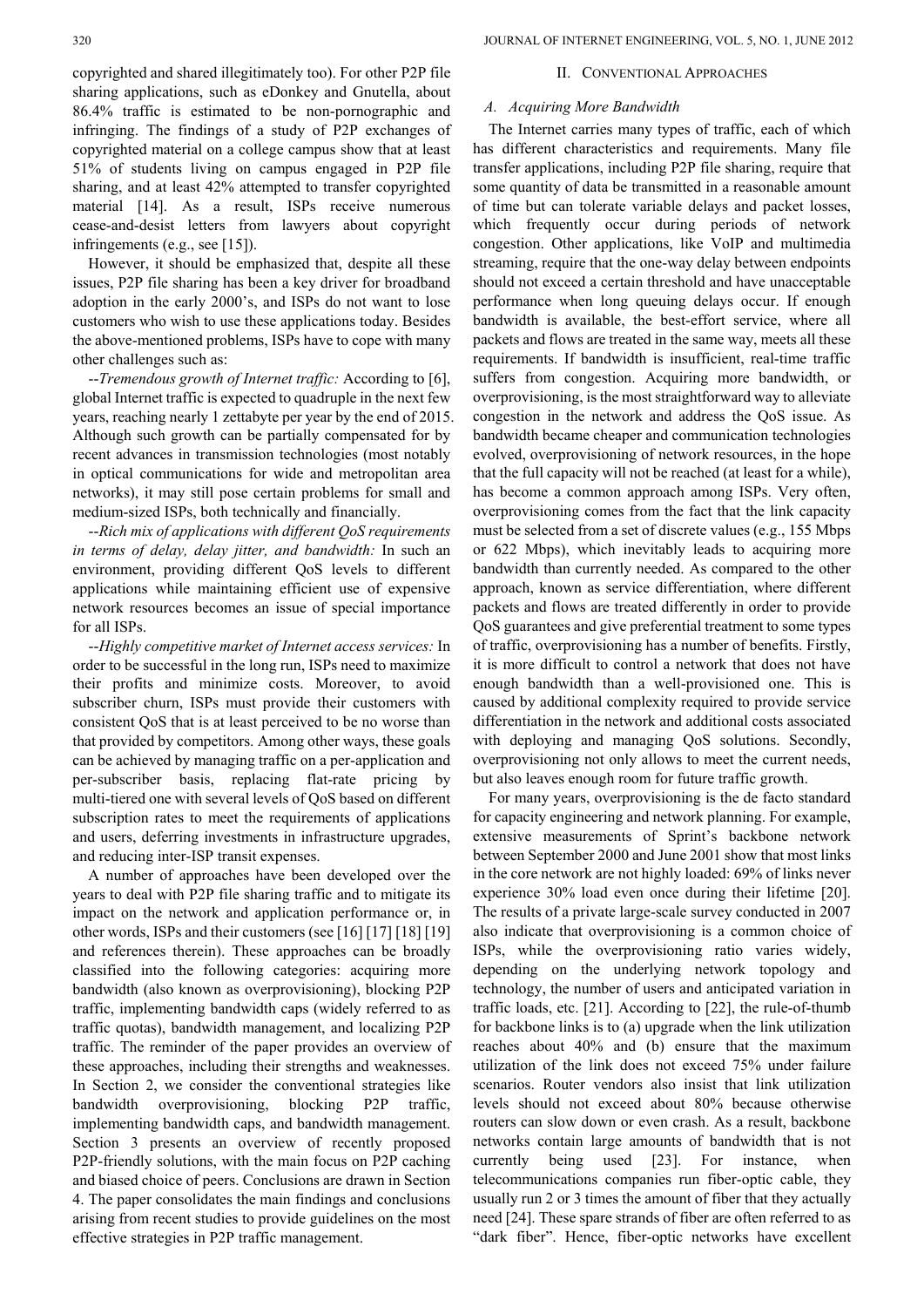expansion capabilities assuming some dark fiber is placed in the cable alongside of the operational strands. For example, as it follows from [25], most National Research and Education Networks (NRENs) in Europe have access to dark fiber and can increase capacity easily and economically whenever required. Moreover, 85% of NRENs state that they either prefer to overprovision their networks or see no need for QoS engineering [26]. The report also claims that the lower the congestion index score on the backbone of a NREN, the more likely this NREN is to be adopting overprovisioning.

As noted in [27], ISPs do their best to build networks such that their backbone and inter-domain links are uncongested. This is because the access network infrastructure usually represents the greatest component of the total network cost, so it only takes a relatively small fraction of the revenue from each customer to overprovision the core network by adding more bandwidth. In the late 1990's and early 2000's, most capital investment was devoted to upgrading and deploying long-distance backbone links. More recently, investment has been tied more to access networks, including investment in upgrading copper networks, cable television networks, and new fiber-optic access networks (also known as FTTx, Fiber To The x, where "x" can be Node, Cabinet, Building, Home, depending on the degree of optical fiber penetration) [28]. Facilities-based competition has driven ISPs to upgrade or enhance their infrastructure for faster speeds, better QoS, and provide larger amounts of bandwidth to their customers. Fiber, cable, and DSL deployments grew at a CAGR of 25%, 9%, and 7% between 2007 and 2009, respectively (see Table 4.2 in [28]).

Today, broadband network coverage continues to improve. For example, most of the 34 countries, members of the Organization for Economic Cooperation and Development (OECD), report nearly full DSL network coverage (see Table 4.14 in [28]). An extensive survey, covering 686 offerings of fixed broadband services from 101 ISPs across all OECD countries revealed that the average advertised speed increased by more than 20%, from up to 30.5 Mbps in October 2009 to up to 37.5 Mbps in September 2010 [28]. Of course, actual speeds are often lower than advertised ones. This is also confirmed by the results of a nationwide performance study of fixed broadband services in the USA [29]. The study examined service offerings from 13 of the largest broadband ISPs using automated measurements of the broadband performance delivered to the homes of thousands of volunteer broadband subscribers during March 2011. One of the main findings is that the majority of ISPs deliver speeds that are generally 80% or better than their advertised rates. The study also provides interesting insights into performance variation by access technology. On average, during peak periods, DSL-based services delivered 82% of advertised download speeds, cable-based services delivered 93%, and FTTH-based services delivered 114%. In the opposite direction, DSL meets 93%, cable meets 108%, and FTTH meets 112% of advertised upload speeds. During peak periods with many consumers online, speeds decreased from 24-hour average speeds by less than 10% for all access technologies (however, results may differ significantly among different ISPs). This suggests that the majority of broadband access networks are massively provisioned with bandwidth (the networks are not congested even during peak hours), whereas the difference between actual and advertised speeds is mostly a DSL-related issue. Indeed, with DSL, the download and upload speeds deteriorate with distance, so the speeds advertised for DSL-based services are dependent on the distance between the switch and the user.

Thus, we conclude that overprovisioning plays a key role in providing QoS over the Internet. As noted in [30], careful network design and bandwidth overprovisioning not only make a network more resilient, but also prevent many problems from occurring and hence eliminate the need for complex mechanisms designed to solve those problems. In [31], by taking Sprint's backbone network as an example, the authors argue that satisfying end-to-end delay requirements as low as 3 ms requires only 15% extra bandwidth above the average data rate of the traffic.

Taking into account the increasing amount of video content coming online [6], bandwidth overprovisioning becomes more important now than ever. However, adding extra bandwidth cannot solve the P2P problem alone, since uncontrolled P2P traffic tends to expand and fill all the available bandwidth, thus requiring frequent and costly infrastructure upgrades. For this reason, as emphasized in [16], overprovisioning as a part of a development strategy is a necessary step, whereas acquiring additional bandwidth to address just the P2P problem is a dead end.

# *B. Blocking P2P Traffic*

Blocking all (or almost all) P2P traffic is another way to eliminate the performance degradation associated with P2P file sharing. As a rule, this is achieved by blocking ports commonly used by popular P2P applications [32]. While this approach allows to substantially reduce bandwidth consumption and to avoid legal headaches for ISPs caused by illegal distribution of copyrighted content via their networks, it has a number of shortcomings. Firstly, it is not so easy to block P2P traffic these days as popular P2P programs, such as uTorrent and BitComet, enable users to select a desired port or randomize port each start. Secondly, there is a certain trend to use P2P systems, especially BitTorrent, for delivering totally legal content such as Linux distros or copyright-free music, movies, games, and software updates [33]. Thirdly, P2P file sharing has become a driver of broadband adoption, so blocking P2P downloading and/or uploading activities can easily lead to decreased customer satisfaction and loyalty and, ultimately, reduced revenue and market share. Hence, this approach is mainly suitable for campus and corporate networks, rather than commercial ISPs with residential customers.

Today, in many colleges and universities, installing and using software for P2P file sharing on computers connected to the campus network is forbidden (e.g., see [34]). However, there is a way to restrict illegal distribution of copyrighted material and to avoid wasting valuable bandwidth, but still allow users to access legal P2P content. This technique is known as "tracker whitelisting" [15]. In BitTorrent, file sharing between peers is assisted by central servers called trackers. Therefore, by permitting access to trusted trackers with legal content and denying access to others, network administrators can mitigate many of the threats posed by P2P file sharing. What is more, users can also participate in creating and updating these whitelists.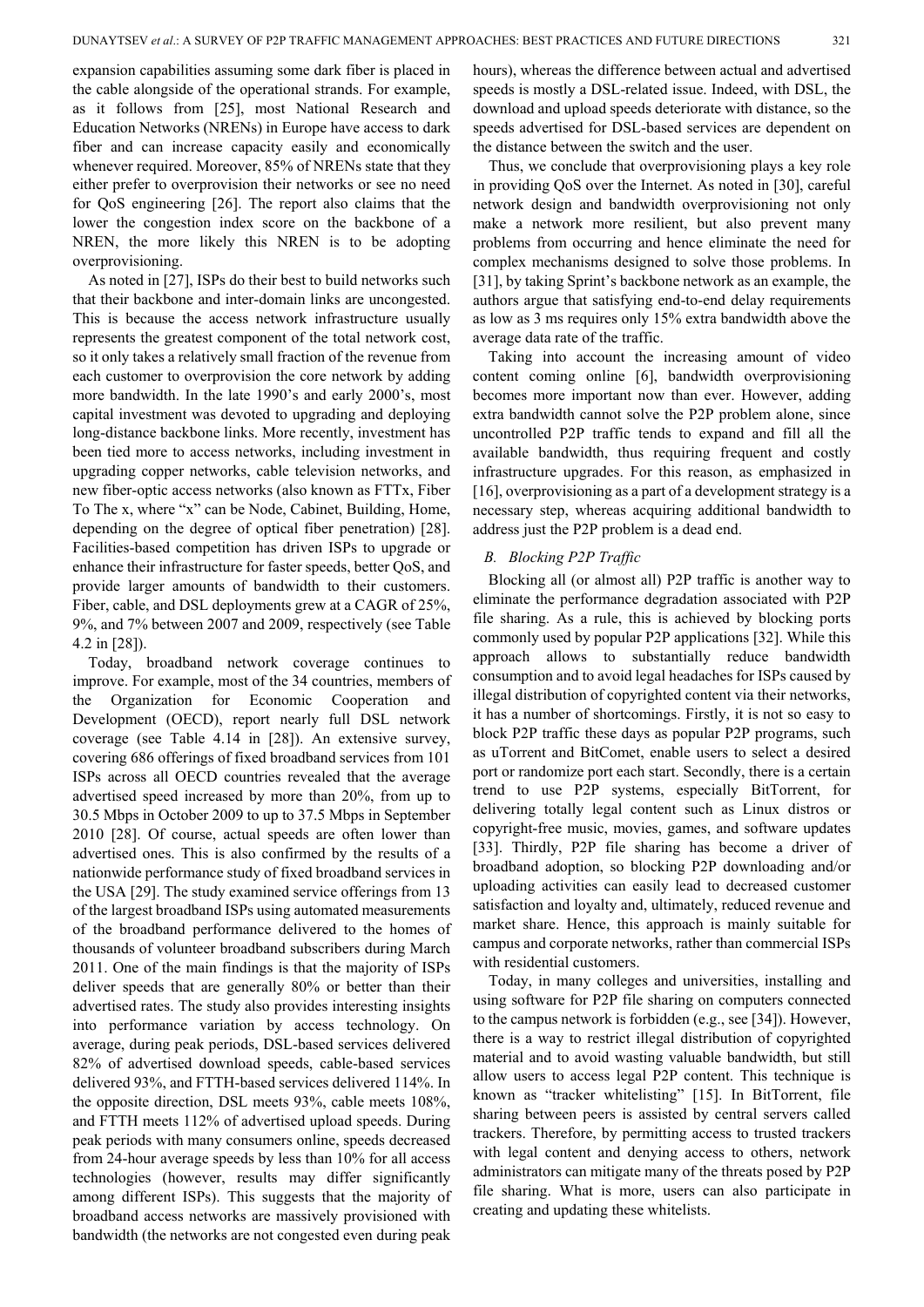## *C. Implementing Bandwidth Caps*

Implementing bandwidth caps is a means to discourage users from consuming excessive amounts of bandwidth. Typically, if a user exceeds the bandwidth cap, the ISP restricts his/her connection speed for a while (e.g., up to the end of the accounting period). The ISP may also offer to purchase additional bandwidth for an extra fee and hence to recover some costs caused by heavy users. Within North America specifically, 1% of the subscriber base generate about 50% of upstream and 25% of downstream traffic [7]. Unfortunately, this approach allows to achieve bandwidth savings in the long run (in terms of traffic per month) but offers very little on a short time scale (in terms of traffic per second/minute/etc.). Therefore, implementing bandwidth caps cannot effectively prevent and manage congestion in the network during peak hours [35]. Additionally, this approach can limit only the total bandwidth consumption but lacks the granularity to deal with P2P file sharing traffic as a separate phenomenon [16]. The situation can be slightly improved by using more sophisticated schemes such as imposing caps on specific applications, time of the day, day of the week, throughput in terms of Mbps, etc. In [35], it is proposed to use sliding windows for measuring the bandwidth usage instead of calendar-dependent traffic quotas. That is, the sliding window count adds the traffic from the latest historic period and subtracts the traffic from the oldest one. But, as pointed out in [35] [36], a common drawback of all these caps is that many users do not understand them well and tend to blame the ISP rather than themselves when their service is degraded or interrupted. Eventually, customer confusion and frustration aggravate subscriber churn, especially if other ISPs do not implement such caps.

Recently, bandwidth caps have become less frequent in fixed broadband networks, while continue to be quite common in wireless networks, where the use of smartphones and tablets is starting to challenge the overall network capacity (e.g., see [6] [37]). According to a pricing survey conducted in September 2010 [28], only 29% out of 686 fixed-broadband offerings had monthly caps on the amount of traffic which users can download or upload, compared to 36% in September 2008. In particular, the fraction of offerings with bandwidth caps decreased from around 40% to 32% for DSL-based services and from approximately 31% to 20% for cable-based ones. At the same time, the fraction of fiber-based offerings with caps increased from 8% to 26%. However, most of OECD countries (20 out of 34) had no caps at all among their broadband offerings. Moreover, bandwidth caps tend to rise with time, while monthly subscription prices remain the same or even decline slightly. For example, Shaw Communications, a Canadian ISP, has increased the monthly caps of its broadband offerings as follows: from 75 GB for \$47/month (for December 2010) to 125 GB for \$45/month (for April 2012), from 125 GB for \$57/month to 200 GB for \$55/month, etc. At the end, it is worth mentioning that broadband prices have been continuously falling over the last decade across all countries, while connection speeds have been getting faster.

It is interesting to notice here that imposing limitations on the amount of data a user can generate during a billing cycle contradicts the current trend to use the Internet as the common carrier for all kinds of services, especially video [6].

Today, communication services are frequently sold as bundles, consisting of broadband Internet, telephone, and television services, often referred to as "triple-play". As reported in [8], the majority of real-time entertainment traffic on North America's fixed access networks is destined not for laptop or desktop computers, but for game consoles, TVs, tablets, etc. A typical situation, described in [8] as "multiple screens drive multiple streams", arises when several persons living in a household enjoy a number of TV programs simultaneously. In addition, when the same video is available in multiple bitrates, users tend to select a high-definition format with the highest bitrate possible. This results in a huge amount of traffic per bundle with HDTV. Then, if bandwidth caps are set too high, only minimal (if any) bandwidth savings can be achieved in the network. If bandwidth caps are set too small, there is a risk of inconsistency between the cap and the average traffic load generated per month, resulting in annoying service interruptions. This may also result in extra charges on the subscriber's bill. Last but not least, with game consoles and TVs, tracking the total bandwidth usage in order to avoid exceeding traffic quotas is a nontrivial task. These issues can be partly addressed by alerting users when they reach certain threshold values (e.g., 25/50/75% of the cap) and not to impose extra charges until they have exceeded the caps several times.

Due to long-term contracts (e.g., for 6 months or more), bundled services are a promising strategy for ISPs to increase customer loyalty and reduce churn, which is a major issue during economic downturns. However, forcing customers to "watch the meter" instead of watching TV may seriously affect the practical usability and user-friendliness of these services, thus slowing down their adoption process. Let us illustrate this with an example. Suppose there are 2 individuals (e.g., husband and wife) in a household. As it follows from [38], watching TV is the most popular leisure activity in the USA and occupies, on average, 2.73 hours per day. According to measurement results of IPTV traffic collected from an operative network [39], video stream bitrates range from 2.5 Mbps to 4 Mbps. Since bitrates tend to increase rather than to decrease with time, let us assume that the bitrate of video streams in our example is 4 Mbps. Thus, watching 2 TV programs simultaneously will result in 2 concurrent data streams, each with a rate of 4 Mbps, and about 290 GB of traffic per month. Note that this value does not include traffic caused by other applications such P2P file sharing and online games. At the same time, average bandwidth caps in OECD countries go from a few GB to several hundred GB per month (see Fig. 7.30 in [28]). For instance, Shaw Communications offers triple-play, including HDTV, with the following caps (for April 2012): 125 GB for \$124.90/month, 200 GB for \$149.90/month, and 400 GB for \$199.90/month. It is easy to see that 2 out of these 3 bundles have caps that are much smaller than the monthly traffic volume in our example. As a result, users cannot totally rely on such bundles as a substitute for conventional TV, which prevents the adoption of these services and reduces the revenue the ISPs could extract from them.

Similarly to [40], we conclude that bandwidth caps is a crude tool when it comes to targeting potentially disruptive applications and heavy users. These caps (if applied) should be based on better understanding of real usage patterns in order to avoid punishing the wrong users.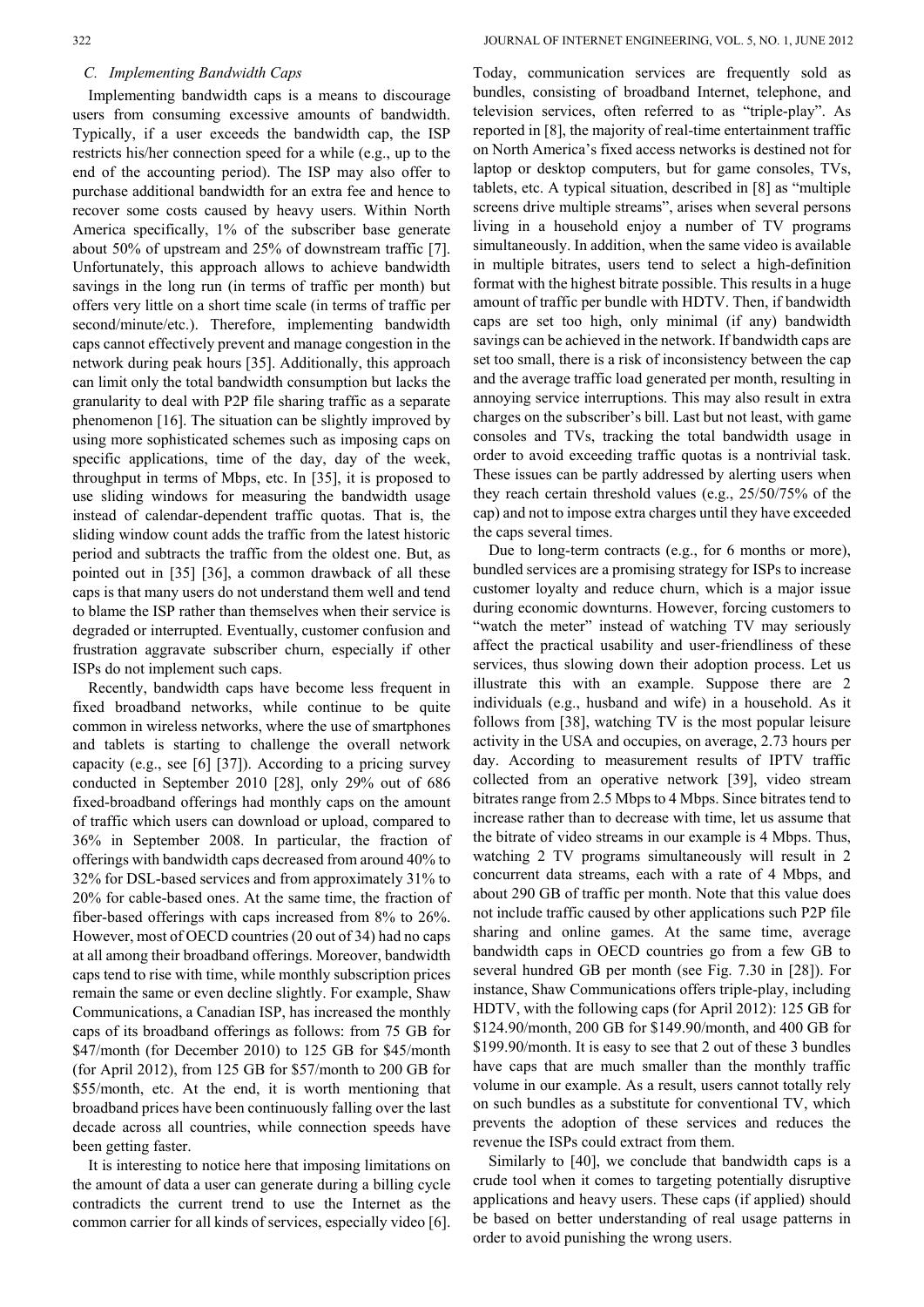#### *D. Bandwidth Management*

Compared to the previous approach, bandwidth management is a more flexible strategy, where P2P traffic can either be dropped or marked as low-priority before being admitted into the network. As a result, certain applications and/or users get preferential access to the bandwidth, while others get less or none at all. In general, this is accomplished in 3 steps: Deep Packet Inspection (DPI), priority assignment, and differential treatment of packets and flows.

DPI is a relatively new technology in the field of traffic management and QoS provisioning, but has been around for a long time in firewalls, spam filtering, content caching, intrusion detection and prevention [41]. Today, DPI becomes a mandatory element of service differentiation in the Internet since inspecting just packet headers and port numbers does not provide a reliable application classification anymore. This is because many P2P systems have introduced encryption and obfuscation in order to prevent ISPs from identifying and restricting P2P traffic. DPI systems analyze traffic in real time and use a number of techniques to classify flows according to the communicating application. These techniques include scanning for specific strings in the packet header and payload, behavioral analysis, statistical analysis, etc. With DPI, there is no need to analyze all packets in a flow. Instead, DPI systems only scan for certain patterns in the first few packets of each flow: 1-3 packets for unencrypted protocols and about 3-20 packets for encrypted ones [42]. Indeed, this introduces certain processing delays for all types of traffic and makes DPI-based bandwidth management sensitive to the accuracy of the DPI systems in use. On the other hand, this approach avoids the drawbacks of blocking all P2P traffic. As a consequence, it is widely used by ISPs to prioritize certain applications, while throttling others, especially P2P file sharing [43]. Plus, it allows to address the problem caused by flat-rate pricing and heavy users. According to recent measurements [7] [44], a small fraction of users generates the majority of traffic, causing slow speeds and performance problems for other users. That is, these heavy users pay the same fee but use more resources than the rest of the customers. Bandwidth management is very beneficial in this case as it can be used not only at the application level but at the subscriber level as well to assure fair access to the network and equal bandwidth distribution.

Once packets and flows are classified at the edge of the network, the ISP uses a priority allocation scheme to specify how the traffic should be queued, shaped, and policed. Priority assignment can be static or dynamic. Static priority assignment implies that applications or subscribers belonging to a certain class have a certain level of priority that does not change with time or with the traffic load. Dynamic priority assignment means that the priority of a certain class changes with time or based on the traffic load. Then, specific forwarding treatment on nodes along the path is applied, providing the packet with appropriate guarantees on performance metrics such as delay, delay jitter, and bandwidth. With respect to P2P file sharing, the following "smart" policies can be used to deal with P2P traffic: deprioritizing P2P during congestion periods; throttling upstream P2P traffic (file uploads) while not limiting downstream P2P traffic (file downloads); limiting P2P

during certain periods of the day or week (e.g., business vs. evening hours, weekdays vs. weekends); limiting P2P traffic traversing expensive inter-ISP links, etc. [45].

It is interesting to note here the following. In the literature, it is widely accepted that P2P file sharing traffic, crossing domain borders, typically results in heavy expenses associated with a transit fee paid by lower-tier ISPs to transit providers (e.g., see [46] [47] [48] [49]). However, the results of recent studies in this area contradict this common belief that P2P file sharing always incurs intolerable costs to ISPs for its inter-domain traffic. In [50], the author describes how UK ISPs, like Plusnet, are charged for the broadband services that they provide. The calculation shows that transit and peering costs (i.e., the cost of transferring data between the ISP's network and the rest of the Internet) make up less than 14% of the total bandwidth costs. Obviously, the traffic-related costs imposed by P2P file sharing are even less. According to [51], for fixed broadband networks the costs of carrying traffic are a small percentage of the total connectivity revenue and, despite traffic growth, this percentage is expected to stay constant or decline. This suggests that the primary objective of P2P traffic management (at least today) is not to achieve cost savings due to reduced inter-domain traffic charges for ISPs, but to improve the performance of real-time applications and user-perceived QoS.

Blocking and throttling P2P traffic, employed by ISPs to manage bandwidth on their networks, has led to heated debates about "network neutrality" that refers to efforts to keep the Internet open, accessible and neutral to all users, applications, and providers (e.g., see the network neutrality timeline in [52]). The problem is that most ISPs are not very open about their traffic management policies, because they fear losing customers to their competitors. To empower the public with useful information about broadband performance and advance network research, a new initiative, called M-Lab (Measurement Lab) and led by researchers in partnership with companies and other institutions, has been started [53]. The tools running on M-Lab servers can help users test their connections and make informed choices about purchasing and using broadband services. In particular, Glasnost, a network monitoring test, allows to detect whether a local ISP is performing application-specific bandwidth management such as BitTorrent throttling [54]. The results of these tests, covering the period from January 2009 to the present day, are publicly available on [55]. The collected data indicate that DPI-based bandwidth management seems to be declining, with a peak in 2009 at 24% and about 15% these days.

P2P users may try to bypass ISP's bandwidth throttling with Virtual Private Networking (VPN) or SSH tunneling, forcing encryption (many P2P programs have this feature built-in), or getting a dedicated high-speed server, used exclusively for P2P file sharing and known as a "seedbox". But a more network-friendly approach for P2P file sharing without overloading the network and adversely affecting the performance of delay-sensitive applications is to make P2P systems more responsive to congestion conditions in the network. That is, they should be able to quickly adjust their transmission rates in response to information they receive describing the status of the network. It is also a good way to sidestep network neutrality issues and save ISPs money.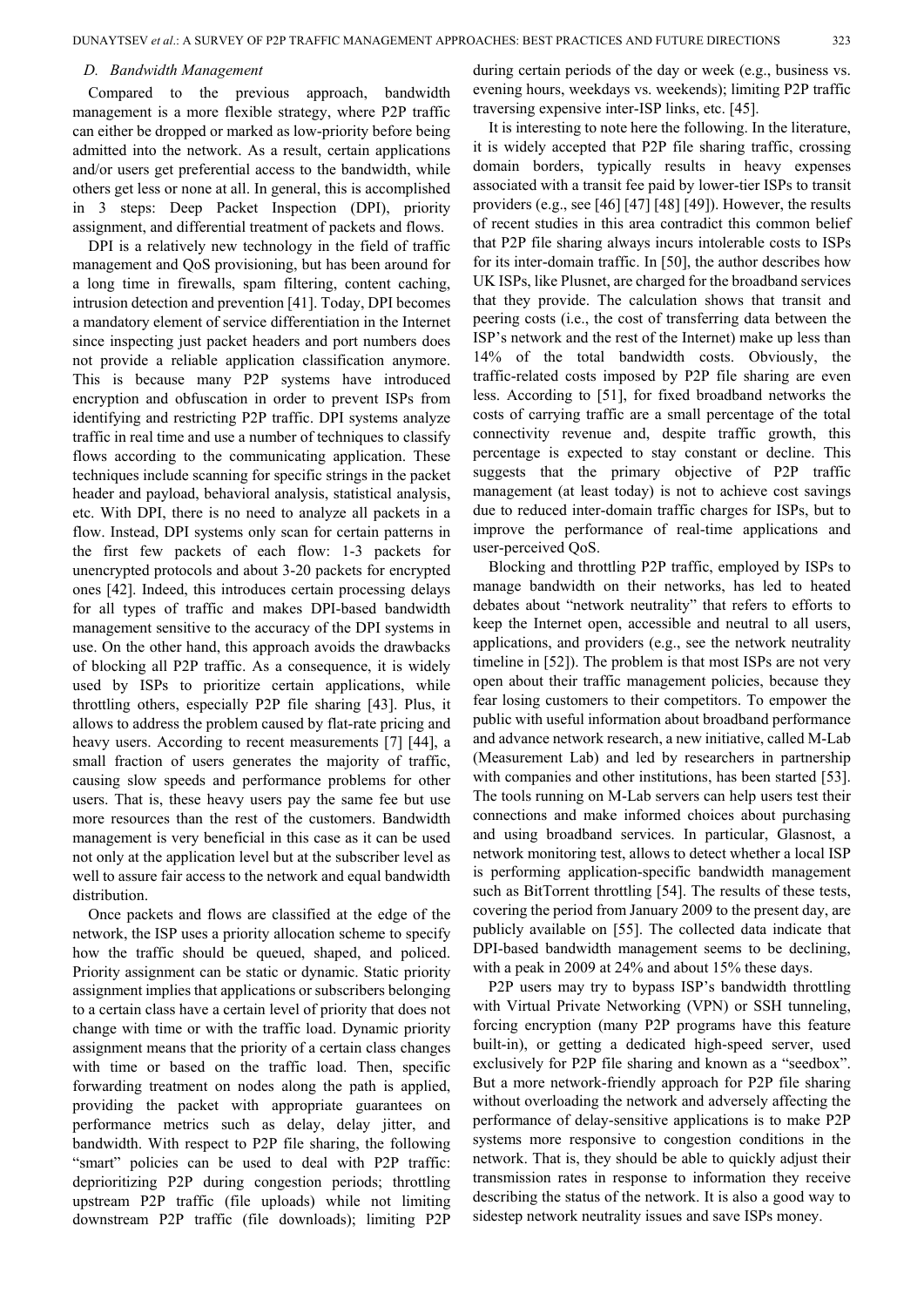To facilitate this approach, the uTorrent Transport Protocol or uTP (also referred to as the micro-Transport Protocol,  $\mu$ TP) has been added to uTorrent, the most popular BitTorrent client, and enabled by default in 2009 [56]. Today, many other BitTorrent clients (Vuze, Transmission, KTorrent, qBittorrent, etc.) also implement uTP. In 2008, a new IETF Working Group, called LEDBAT (Low Extra Delay Background Transport), has been formed aiming to standardize a novel congestion control mechanism that should use the available bandwidth efficiently, maintain low delay, and be no more aggressive than TCP congestion control [57]. Originally, BitTorrent used to run on top of TCP. TCP congestion control is a loss-based mechanism in the sense that it uses either packet losses or excessively delayed packets to trigger congestion-alleviating actions [58]. TCP connections seek to utilize any available capacity, including bottleneck buffers. This results in long queuing delays and delay jitter, causing poor performance of real-time applications that share the same network path. LEDBAT is an experimental congestion control mechanism that attempts to utilize the available bandwidth on an end-to-end path while limiting the consequent increase in queuing delay on that path [59]. A LEDBAT sender uses one-way delay measurements to estimate the amount of queuing on the end-to-end path and controls the transmission rate based on this estimate: once it detects a growing one-way delay, it infers that some router's queue is building up and reacts by reducing the amount of data injected into the network. Thus, it reacts earlier than TCP, which instead has to wait for a packet loss event to detect congestion. This minimizes interference with competing flows and improves the overall performance of the network. Being more network-friendly than TCP, uTP and LEDPAT may be able to make BitTorrent throttling unnecessary. In addition, uTP congestion control layered on top of UDP means the end of the TCP RST packet attacks some ISPs have used to throttle P2P traffic [60].

As noted in [36], for any traffic management policy to be successful, it should be:

--*narrowly tailored*, with bandwidth constraints aimed essentially at times of actual congestion;

--*proportional*, in order to ensure that the policy applied to applications and users is proportional to the level of impact they are having on the network;

--*reasonable*, in order to prevent needless discrimination of lawful content, applications, and user activities;

--*transparent* by making the information about the policy publicly available;

--*auditable* by disclosing information about the rationale behind the policy and the performance improvement, if any.

However, even in this case, there is a risk that bandwidth throttling may alienate P2P users, resulting in cancelled subscriptions, lost revenue, and negative company image. Hence, more P2P-friendly solutions are needed.

# III. P2P-FRIENDLY APPROACHES

# *A. Rationale and Research Work*

The problems of P2P file sharing, such as inefficient utilization of network resources and significant amounts of inter-domain traffic, can be addressed by implementing "better-than-random" peer selection and traffic localization.

Numerous measurements carried out in P2P overlay networks demonstrate that a large fraction of P2P traffic crosses inter-ISP links. For example, a study of eDonkey file sharing revealed that 99.5% of P2P traffic traversed national or international networks [61]. It also showed that about 40% of this traffic could be localized if appropriate mechanisms were integrated in the P2P protocol. Comcast reported that approximately 34% of BitTorrent traffic was localized in their field trials [62]. In [63], the authors demonstrated that the share of intra-domain traffic in P2P systems can be increased from 10% to 80%. In [64], the authors crawled 214,443 torrents representing 6,113,224 unique peers spread among 9,605 autonomous systems (ASs). They showed that whereas all these peers generated 11.6 petabytes of inter-ISP traffic, a locality policy could have reduced this traffic by up to 40%. However, there is somehow contradictory evidence from [65]. The paper presents a comprehensive study of BitTorrent, using data from a representative set of 500,000 users sampled over a 2-year period, located in 169 countries and 3,150 networks. Surprisingly, the results indicate that BitTorrent traffic exhibits significant geographic and topological locality: 32% of traffic stayed in the country of origin, and 49% of traffic was intra-domain or crossed an inter-ISP link only once. As noted in [65], the observed geographic locality could be explained by certain trends in user content interests (e.g., based on language) and activity patterns (i.e., most users on a continent tend to use BitTorrent at the same time), whereas the locality across networks could be affected by ISP-imposed throttling of inter-domain P2P traffic.

Although traffic localization techniques were originally proposed for P2P file sharing, they can also be beneficial for P2P streaming. However, it is important to note that the effectiveness of these techniques is somewhat limited. For example, language barriers still exist between countries and the media content that is popular in, say, Finland, may not receive much attention elsewhere, naturally leading to country-wide localization. While this observation is valid for a significant part of P2P content, there is enough media content that is popular around the world irrespective of the language of its audio tracks. For instance, this is true for major sporting events such as the FIFA World Cup or Olympic Games. But even when certain content is popular within a single country, it may still lead to large amounts of inter-ISP traffic, especially when small and medium-sized ISPs are concerned.

Traffic localization can significantly impact the QoS perceived by P2P users. On the one hand, it may ensure a higher throughput and lower latency since traffic between peers passes through fewer hops and travels shorter distances. For example, the authors in [66] noticed that the average download time in a locality-aware P2P system may be decreased by up to 20%. Through extensive experiments, the authors in [63] demonstrated consistent improvements in the end-user experience with a decrease in content download times by up to 30%. The increase in the average download rate by up to 80% was also observed in [62]. On the other hand, some traffic localization techniques may lead to clustering of peers [67]. In this case, even inherently robust P2P systems become vulnerable to service interruptions as a result of loss of connectivity between clusters. For instance, the field trials performed by Comcast demonstrated that a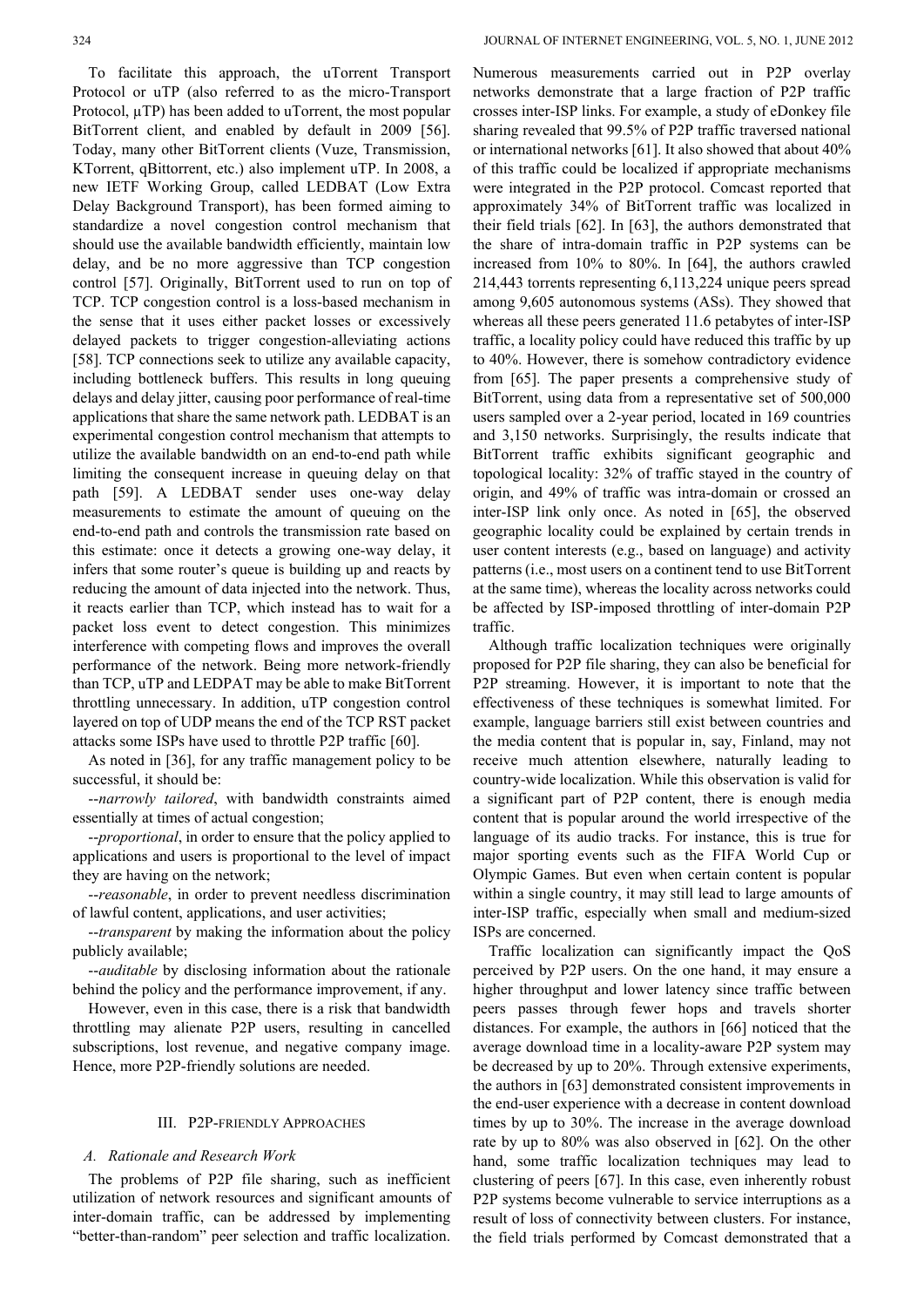high degree of traffic localization adversely affects the user-perceived QoS in terms of content download times [62]. This could be a result of a variety of factors, including the non-uniform distribution of seeders over swarms and bandwidth among P2P users, where most of the capacity of BitTorrent overlays comes from a small group of broadband peers. Clustering peers on the basis of geographic locality also tends to cluster them by bandwidth, which leads to some improvement in download performance for broadband clusters with many active seeders but causes performance degradation for other clusters [68]. Hence, P2P traffic localization involves a tradeoff between reducing inter-ISP traffic and maintaining the QoS for P2P users.

The most critical part of traffic localization is how to enable locality-awareness in P2P systems. In [69], the authors provided a good overview of the research work in this field. They classified the proposed solutions as end-system mechanisms for topology estimation and ISP-provided topological information. In this paper, we use another classification. We distinguish between 2 types of traffic localization approaches: caching of P2P traffic and biased choice of peers. It should be emphasized that although most of the solutions highlighted below were originally developed for P2P file sharing, they do not heavily depend on the type of transferred content and can be applied to P2P streaming as well [70].

One possible way to localize traffic in P2P systems is to use network caching (also known as in-network storage). In [71], the authors proposed to use the existing Web cache infrastructure already deployed by ISPs to cache P2P traffic. The idea is that a newly connected peer should first determine whether the requested content is available in its ISP cache. This approach tries to benefit from geographical correlation of the content distributed in P2P systems and can be extremely useful for streaming content. However, caching of P2P traffic faces some challenges. In particular, taking into account a large number of P2P systems available today, we need to find a way to differentiate between them. One possible solution is to enumerate all P2P systems and handle them in an ad hoc way by designing and maintaining a separate cache for each system [71]. However, this does not seem to be an easy way due to a number of reasons. First of all, P2P applications may use dynamic ports, randomizing port each start. In this case, it is impossible to identify the type of a P2P system using a single "lightweight" solution. Secondly, taking into account that the number of P2P systems constantly grows, it would be very difficult to deploy as well as update these individual caches. However, recent studies of P2P traffic demonstrate that not all file sharing systems are equally popular [7] [8] [10]. Besides, it is reasonable to expect that this will hold for streaming systems too. Then, as a possible solution to this problem, ISPs could support only those systems that generate the largest shares of traffic [71]. Finally, we note that network caching is equal to introducing a hierarchy into the P2P overlay by implementing caching devices as "superpeers". Such superpeers are always on, providing services to local peers. Indeed, appropriate modifications need to be made to the P2P protocol in order to make regular peers aware of these caching devices.

Biased choice of peers is one of the most promising approaches to enable traffic localization in tracker-based P2P systems [72]. To illustrate the concept, let us consider the file

sharing service in BitTorrent. In this system, a new node that wants to join a swarm created for certain content needs to contact the tracker first. The information about the tracker is contained in a special file that is downloaded separately. The tracker maintains information about all peers in this particular overlay network. Upon receiving a request from a new peer, the tracker randomly selects several peers and replies with a list containing their IP addresses. The peer contacts those from the list and initiates P2P file sharing. According to biased choice of peers, the peer of interest contacts only those peers that are geographically close to its location. Alternatively, the tracker itself can be configured to perform this biased peer selection. There are numerous details in this mechanism that affect the performance of the P2P system [73]. For example, the list of peers sent by the tracker should also contain some peers that are not in the neighborhood of the requesting peer. Otherwise, the overlay network will be too clustered. To simplify localization, a new peer can also provide some additional information about its location (e.g., the country of residence).

In [74], the authors carried out a pioneering work comparing different approaches to quantify the impact of peer-assisted file delivery on the end-user experience and resource consumption. They firstly assumed an ideal caching scheme and demonstrated that up to 80% of traffic crossing inter-ISP links can be localized. The authors further noticed that P2P caching solutions are not so easy to implement and proposed to use biased choice of peers, differentiating between peers based on IP address prefixes. They first tried to use a domain matching scheme based on the information extracted from DNS servers. Their results indicate that localization solutions based on domain matching are not as effective as caching of P2P traffic. However, they still reported up to 50% reduction in inter-ISP traffic compared to what a traditional distribution mechanism would produce. Then they proceed with a prefix matching scheme and found that prefixes like /8 result in coarse localization with peers spread out over multiple ISPs. On the other hand, prefixes like  $/24$  result in very small groups of peers. The number of peers in these groups may not be sufficient to provide satisfactory performance of the P2P application. The obtained results indicate that the best grouping scheme is /13. The authors also suggested to use a hierarchical matching scheme, where users are first matched by the /24 prefix, then /16, /14, and finally /13. Although the performance of these algorithms was found to be worse than that of P2P caching, they do not require any assistance from ISPs and can be easily embedded into BitTorrent software.

Successful implementation of many localization algorithms is conditioned on the ability of nodes to measure the distance between each other in the Internet. Basically, there are 2 ways to do that. According to the first approach, they have to use a certain Internet coordinate system (ICS). An ICS provides mapping between IP addresses of hosts in the network and their geographical locations. Nowadays, such systems are mainly used to provide localized advertisements in the Internet. The error of localization using these systems can be as large as 500-700 km [75]. Although this is clearly unacceptable, the best modern techniques can identify a node within 30 km of its actual geographical position [76]. It is important to note that most of ICSs provide somewhat inaccurate results due to non-perfect correlation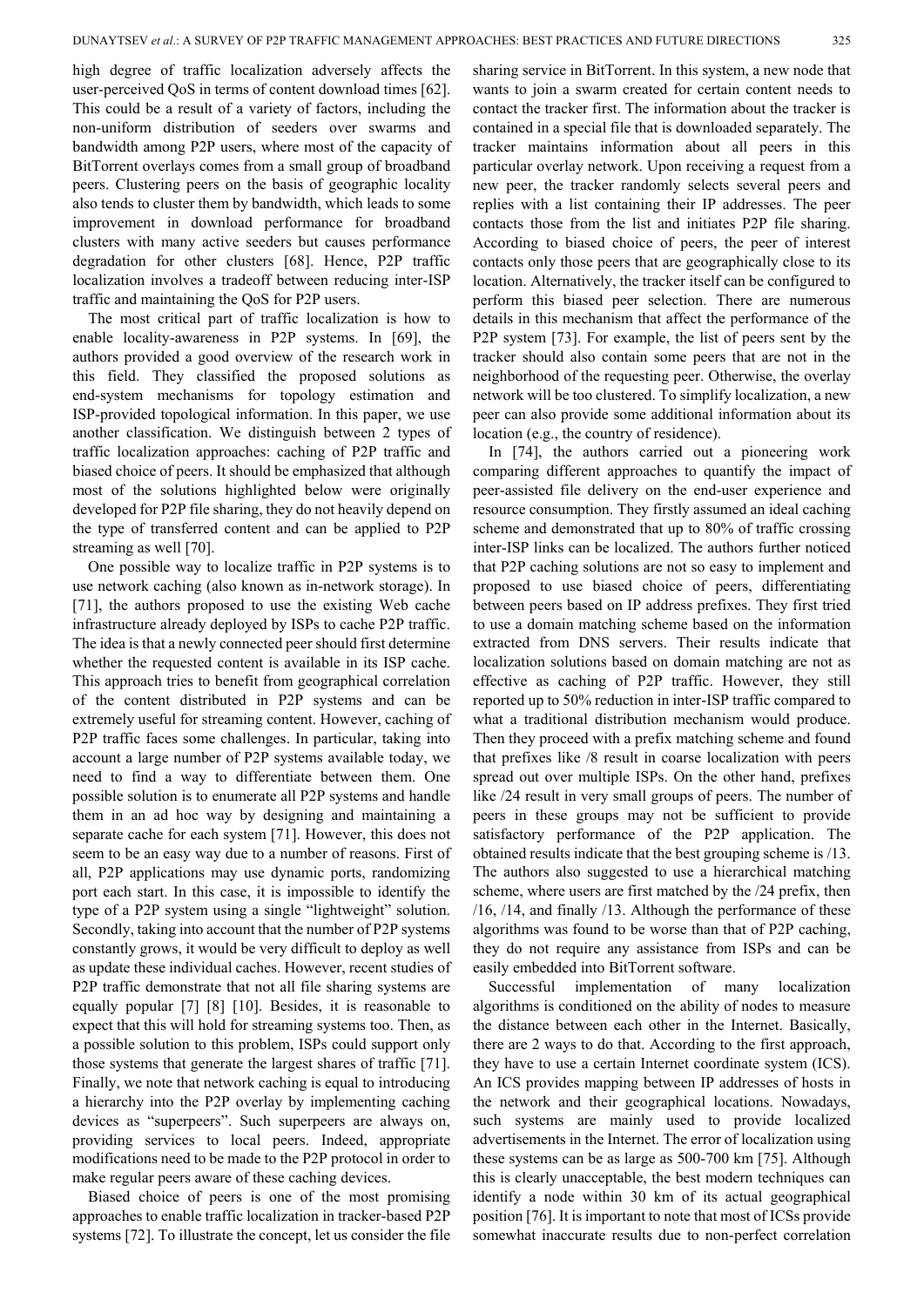between geographical and network distances. Another way to measure the distance between nodes is to allow them to carry out active network measurements themselves. However, it may significantly increase prefetching delays as these measurements are often time consuming. As a measure of distance between 2 nodes, a number of network-related metrics can be used: the number of hops, the round-trip time (RTT), etc. Most approaches proposed to date fall in this category (see [69] and references therein).

In [73], the authors defined the so-called "oracle" service that could be maintained by ISPs. This service provides the topology information to a P2P system such that nearby peers can be identified and chosen by a new node in the overlay. The rationale behind this proposal is that ISPs have complete information about the topology of their own network. As expected, the performance of this solution was shown to be much better compared to other localization techniques. In [77], the authors extended their oracle service by proposing an Internet-wide global coordinate system based on cooperation between ISPs. Elaborating this approach further, they suggested to consider not only the geographical location of a peer but its connection speed as well. Making this information available to new peers that join the overlay will enable a proper choice of peers in the system to be made. Note that an ICS can also be supplemented with bandwidth estimation measurements performed by hosts in the network as was proposed in [78]. It would enable them to make the right choice of peers in terms of higher throughput and low latency.

An interested reader is encouraged to refer to [18] [19] [79] [80] for further details about P2P traffic localization. In the rest of this section, we outline implementation and standardization efforts in P2P caching and biased peer selection.

## *B. Caching of P2P Traffic*

Network caching became popular in the mid-1990's as a way to speed up Web transfers over low-speed links. With the massive deployment of broadband technologies, the value of caching of small Web objects decreased. Later, the growing popularity of P2P file sharing and Internet video has attracted much attention to caching again. It was found that P2P and video content responds well to caching, because it has high reuse patterns. In addition, since efficient network caching requires DPI support, caching and DPI are often used in combination.

It should be emphasized that today P2P file sharing traffic is growing in volume but declining as a percentage of global traffic, while Internet video is quickly becoming dominant. Therefore, modern caching systems should be able to deal with both P2P file sharing and Internet video. In practice, many products available on the market today do meet this requirement. Examples include OverCache (Oversi Networks Ltd.), UltraBand (PeerApp Ltd.), CacheFlow (Blue Coat Systems Inc.), iCache (Huawei Technologies Co. Ltd.), etc. Unfortunately, there is a common belief that once an ISP gets into the business of caching of P2P traffic, then it runs a risk of losing its legal immunity from piracy charges. In this context, a widely cited document, Online Copyright Infringement Liability Limitation Act of the U.S. Code, title 17, chapter 5, §512 (a) [81], states that:

*"A service provider shall not be liable for monetary relief … for infringement of copyright by reason of the provider's transmitting, routing, or providing connections for material through a system or network controlled or operated by or for the service provider, or by reason of the intermediate and transient storage of that material in the course of such transmitting, routing, or providing connections, if … (4) no copy of the material made by the service provider in the course of such intermediate or transient storage is maintained on the system or network in a manner ordinarily accessible to anyone other than anticipated recipients, and no such copy is maintained on the system or network in a manner ordinarily accessible to such anticipated recipients for a longer period than is reasonably necessary for the transmission, routing, or provision of connections."*

As a result, to minimize the risk of legal prosecution, many vendors focus their activities in countries where bandwidth is quite expensive and the return of investments (ROI) is very fast (i.e., mostly in developing countries). For instance, for February 2010, Oversi's customers were mainly located in Eastern and Central Europe (Montenegro, Serbia), Asia (Macao, the Philippines, Singapore, Taiwan, Thailand), and Latin America (Brazil, Chile, Columbia, Mexico, Puerto Rico) [82]. However, in the same act, §512 (b) clearly allows ISPs to use caching in order to speed up content delivery:

*"A service provider shall not be liable for monetary relief … for infringement of copyright by reason of the intermediate and temporary storage of material on a system or network controlled or operated by or for the service provider."*

The most important requirement here (Condition E in [81]) is that when a user makes some content available online without authorization of the copyright owner of that material, the service provider should respond quickly by removing or disabling access to the material upon receipt of a notification about copyright violation. Besides, ISPs could try to keep their legal immunity from piracy charges by avoiding caching complete files. Instead, they could cache everything except several chunks of a file, making it unusable as is. Anyway, as big players (like Cisco Systems, Huawei Technologies, Juniper Networks, and others) enter the game, we can expect worldwide deployment of caching systems in the Internet.

Recently, the IETF started working toward standardization in this area through the DECADE (Decoupled Application Data Enroute) Working Group [83]. The ultimate goals of the project are as follows:

- 1) Improve the QoS and reduce resource consumption;
- 2) Alleviate congestion in the downstream direction;
- 3) Develop a standard protocol for various P2P and other applications to access in-network storage.

The DECADE architecture consists of 2 planes: control and data [84]. The control plane focuses on application-specific functions, whereas the data plane provides in-network storage and data transport functions. This decoupling of application control and signaling from data access and transport allows to reduce the complexity of in-network storage services. However, there are still a number of open issues that need to be addressed in order to guarantee the efficiency of DECADE and its wide acceptance by both ISPs and users:

--*Late market arrival:* Since DECADE is still in a stage of standardization, while commercial products are already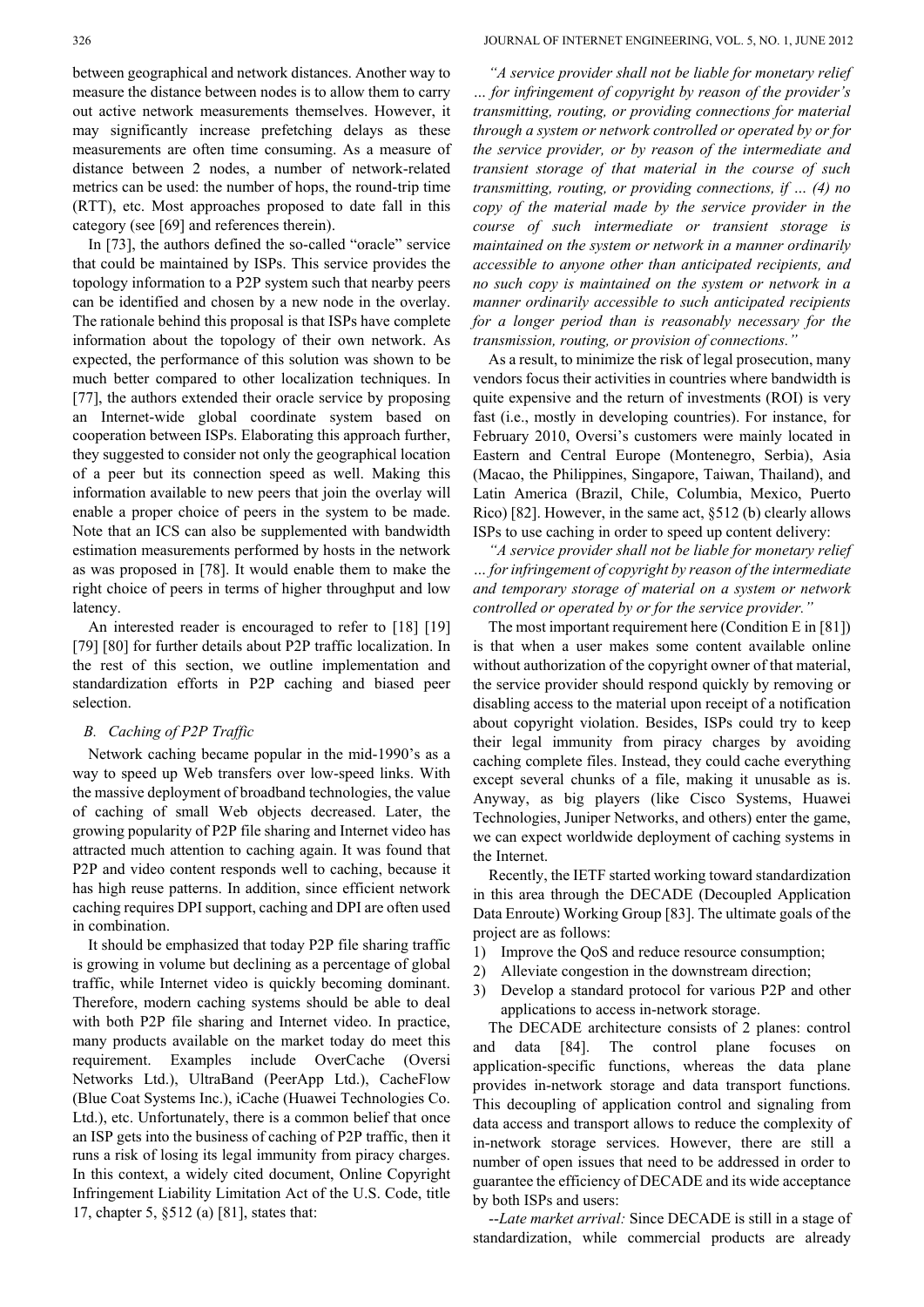available, additional efforts should be made to speed up the standardization activities. Close collaboration with companies that are already on the market would be beneficial for the DECADE project.

--*The need for cooperation with the P2P community*: DECADE requires a certain level of cooperation between ISPs and the P2P development community. This is hard to achieve in practice as P2P applications are often developed by loosely organized individuals.

--*Legal issues:* The ability of ISPs to trace and filter out copyrighted content can repel users and the P2P development community. Moreover, in theory, DECADE caches can be used by content owners for spoofing and flooding P2P networks with junk files in order to frustrate P2P users looking for illegally distributed content.

However, the results of the field trials conducted within China Telecom are quite promising [85]. After deploying a DECADE system, consisting of 16 caching devices, each with 1.8-terabyte hard drives, traffic in the network has decreased a lot, resulting in bandwidth savings of up to 55%.

Finally, it is worthwhile to note that some P2P file sharing systems have built-in caching capabilities and follow the main design principle of network caching: "bring popular content closer to consumers". The best known example is Freenet, a distributed P2P file sharing and data storage system, supporting Internet-wide information storage with anonymous information publication and retrieval. In Freenet, once inserted into the network, files migrate closer to where they are most frequently requested (see [86] for details).

# *C. Biased Choice of Peers*

Since P2P applications generate a substantial amount of Internet traffic, locality-awareness of P2P systems has gained much attention of both researchers and practitioners. As a result, a number of techniques have been proposed to address the overlay/underlay topological and routing mismatch. Unfortunately, most of them are still far from maturity for commercial use. To the best of our knowledge, Oversi's NetEnhancer, developed in collaboration with BitTorrent Inc., is the only commercial product available today that allows ISPs to optimize P2P traffic flows across their networks. It supports both commercial and non-commercial P2P applications and can be also integrated with network caching solutions for further traffic management and network performance optimization.

In order to aid in "better-than-random" peer selection while taking into account the underlying network topology, the IETF established the ALTO (Application-Layer Traffic Optimization) Working Group [87]. The ultimate goals of this project are mostly the same as those of the DECADE project, except that traffic localization allows to alleviate congestion both in downlink and in uplink [88]. The ALTO Working Group does not specify or mandate a certain architecture, since there are various architectural options for how the ALTO service could be implemented. However, it does itemize several key components, which should be elaborated and standardized, namely:

1) ALTO server, which provides guidance to applications that have to select one or several hosts from a set of candidates. This guidance should be based on parameters that affect the performance and efficiency of data transmission between the hosts;

- 2) ALTO protocol, which is used for sending queries and responses between ALTO clients and ALTO servers;
- 3) Discovery mechanism, which is used by ALTO clients in order to find out where to send ALTO queries.

Similarly to DECADE, ALTO has a number of open issues and security concerns:

--*Information disclosure:* For efficient traffic localization, ISPs should communicate some information about the network topology and resources to external entities. This poses a security threat because such information can reveal some business-related aspects, including the configuration of the network and the load it carries.

--*Clustering of peers and* s*warm weakening:* Excessive traffic localization via biased choice of peers can cause swarm weakening and thus performance degradation for P2P applications. In order to provide the best possible trade-off between the level of traffic localization and the QoS, additional field studies are needed.

--*Intentional concealment of content and tracking user activities:* Potentially, ALTO servers can misguide ALTO clients on purpose, in order to frustrate P2P users looking for illegally distributed content. In addition, the ability of ISPs to trace and filter out copyrighted content can repel users and ruin ALTO's public image. While this may seem as a perfect solution for copyright owners to retain their rights, it can easily decrease the popularity of ALTO-enabled systems leading to migration of users to other systems and making all efforts obsolete.

Nevertheless, the results of the field trials conducted within China Telecom demonstrate that ALTO is very effective in reducing inter-ISP traffic [85]. For instance, after deploying the ALTO service, the inter-province traffic has been reduced from 75% to 23%. This study also revealed that when P2P traffic is localized, the average download rate decreases. Therefore, ALTO should be used in combination with some network caching technology, like DECADE, or other performance enhancement mechanisms.

# IV. CONCLUSION

P2P file sharing and real-time multimedia (including P2P streaming) are the target applications for traffic management in the nearest future. Hence, for any traffic management solution to be successful, it should be able deal with both P2P file sharing and multimedia streaming.

Overprovisioning and DPI-based bandwidth management are considered the best conventional strategies to deal with P2P traffic. Notice that overprovisioning is nowadays used by most ISPs and is expected to be quite efficient as the volume of global traffic rapidly grows.

Blocking P2P traffic is an approach designed to fully avoid the problems and costs associated with P2P file sharing. However, since P2P file sharing remains fairly popular today, there is a strong probability that commercial customers will not stand for it. Thus, this approach is suitable for campus and corporate networks only.

While bandwidth caps are often the most annoying thing one can get with an Internet connection, traffic quotas fail to address such issues as network congestion and performance degradation of real-time applications caused by bandwidth-hungry P2P traffic.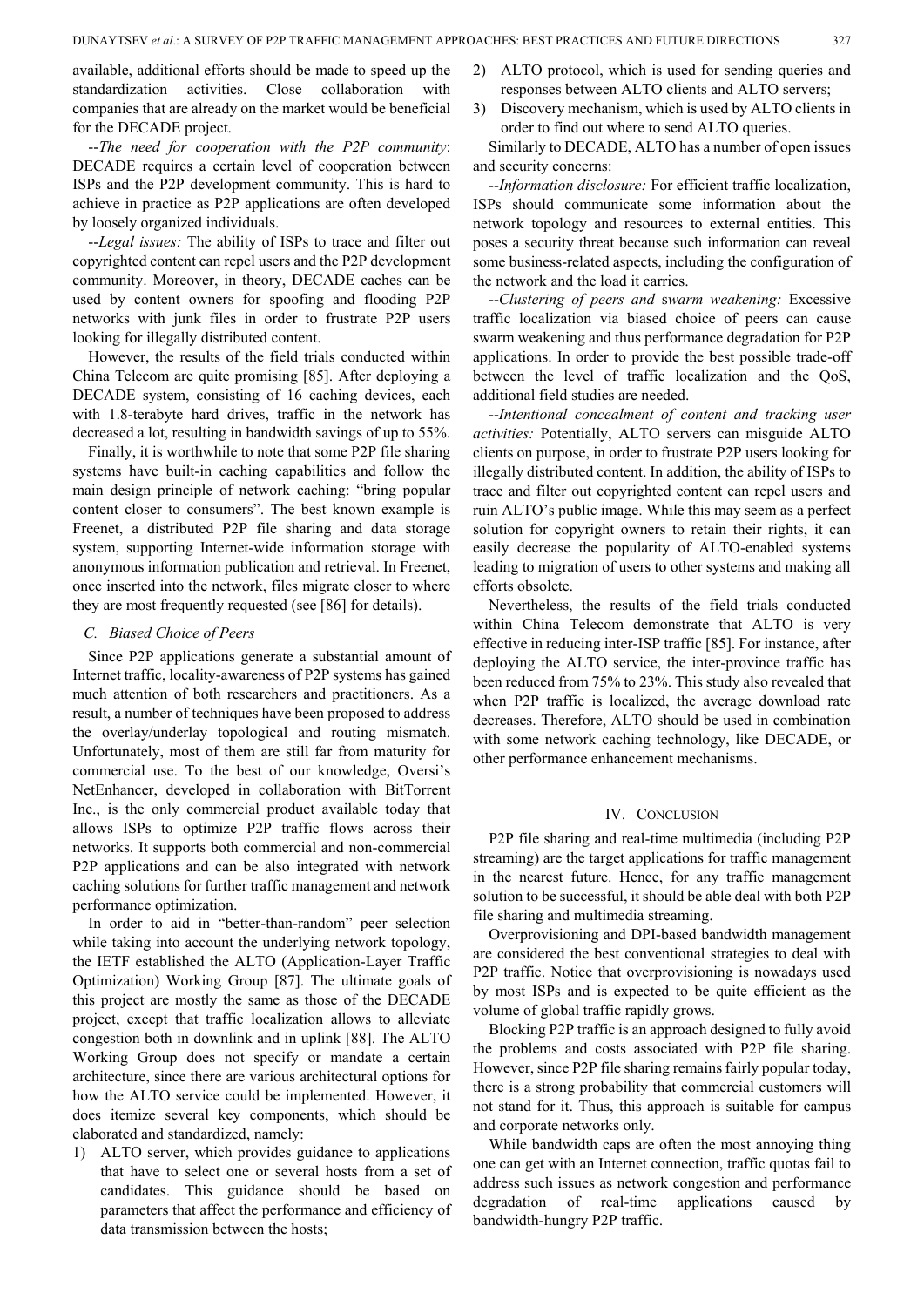| 17DLC 1                |                     |                      |                      |                      |                           |
|------------------------|---------------------|----------------------|----------------------|----------------------|---------------------------|
| Approach               | Improve performance | Alleviate congestion | Alleviate congestion | Reduce transit costs | P <sub>2</sub> P-friendly |
|                        | of real-time        | in the downstream    | in the upstream      | caused by P2P file   |                           |
|                        | applications        | direction            | direction            | sharing traffic      |                           |
| Overprovisioning       | Yes                 | Yes                  | Yes                  | No                   | Yes                       |
| Blocking P2P traffic   | Yes                 | Yes                  | Yes                  | Yes                  | No                        |
| Bandwidth caps         | No                  | No                   | No                   | Yes                  | No                        |
| Bandwidth management   | Yes                 | Yes                  | Yes                  | Yes                  | No                        |
| Caching of P2P traffic | Yes                 | Yes                  | No                   | Yes                  | Yes                       |
| Biased choice of peers | Yes                 | Yes                  | Yes                  | Yes                  | Implementation-defined    |
|                        |                     |                      |                      |                      |                           |

TABLE I

Network caching and biased choice of peers are less expensive, yet more flexible, solutions for P2P traffic management compared to straightforward overprovisioning of network resources. Although the IETF standardization process is still underway, products featuring P2P caching are starting to appear on the market. Field trials and commercial deployments demonstrate good results in terms of reducing inter-ISP traffic and alleviating network congestion. Consequently, ISPs are able to deliver more traffic, more services, and get more revenues over existing infrastructures. The major shortcoming of P2P caching is that it requires additional investment on the caching infrastructure and may cause legal issues in the future. It is worth mentioning here that the success of DECADE and ALTO will ultimately depend on end users, who will evaluate these services based on the observed performance.

In conclusion, we note that the most promising approaches to P2P traffic management and optimization, namely overprovisioning, bandwidth management, network caching and biased choice of peers, are best used in combination. Table 1 summarizes the above discussion about their major benefits and limitations.

## ACKNOWLEDGMENT

The research leading to these results has received funding from the European Community's Seventh Framework Programme (FP7/2007-2013\_FP7-REGPOT-2010-1, SP4 Capacities, Coordination and Support Actions) under grant agreement n° 264226 (project title: Space Internetworking Center-SPICE). This paper reflects only the authors' views and the Community is not liable for any use that may be made of the information contained therein.

## **REFERENCES**

- [1] *Asymmetric Digital Subscriber Line 2 Transceivers (ADSL2) – Extended Bandwidth ADSL2 (ADSL2plus)*, ITU-T Recommendation G.992.5, 2009.
- [2] *Entering the Zettabyte Era*, Cisco Systems Inc., White Paper, June 2011.
- [3] *Global IP Traffic Forecast and Methodology*, *2006–2011,* Cisco Systems Inc., White Paper, January 2008.
- [4] H. Schulze, K. Mochalski, "Internet Study 2007," ipoque GmbH, White Paper, 2007.
- [5] H. Schulze, K. Mochalski, "Internet Study 2008/2009," ipoque GmbH, White Paper, 2009.
- [6] *Cisco Visual Networking Index: Forecast and Methodology, 2010–2015*, Cisco Systems Inc., White Paper, June 2011.
- [7] *Global Internet Phenomena Report: Spring 2011,* Sandvine Inc., Technical Report, 2011.
- [8] *Global Internet Phenomena Report: Fall 2011*, Sandvine Inc., Technical Report, 2011.
- [9] *Report from the IETF Workshop on Peer-to-Peer (P2P) Infrastructure*, IETF RFC 5594, July 2009.

[10] Internet observatory, [http://www.internetobservatory.net](http://www.internetobservatory.net/)

- [11] R. Xia, J. Muppala, "A survey of BitTorrent performance," *IEEE Communications Surveys and Tutorials*, vol. 12, no. 2, pp. 140–158, April 2010.
- [12] B. Cohen, "Incentives build robustness in BitTorrent," in *Proc. P2PECON*, June 2003.
- [13] *An Estimate of Infringing Use of the Internet*, Envisional Ltd., Technical Report, January 2011.
- [14] A. Mateus, J. Peha, "Dimensions of P2P and digital piracy in a university campus," in *Proc. TPRC*, September 2008.
- [15] *Case Study: RWTH Aachen, Germany. Legal File Sharing with BitTorrent Whitelisting*, ipoque GmbH, White Paper, 2011.
- [16] *Meeting the Challenge of Today's Evasive P2P Traffic*, Sandvine Inc., White Paper, September 2004.
- [17] *Strategies for Managing the P2P Phenomenon*, Ixia, White Paper, November 2007.
- [18] V. Gurbani, V. Hilt, I. Rimac, M. Tomsu, E. Marocco, "A survey of research on the application-layer traffic optimization problem and the need for layer cooperation," *IEEE Communications Magazine*, vol. 47, no. 8, pp. 107–112, August 2009.
- [19] J. Wang, C. Wang, J. Yang, C. An, "A study on key strategies in P2P file sharing systems and ISPs' P2P traffic management," *Peer-to-Peer Networking and Applications*, vol. 4, no. 4, pp. 410–419, December 2011.
- [20] S. Iyer, S. Bhattacharyya, N. Taft, C. Diot, "An approach to alleviate link overload as observed on an IP backbone," in *Proc. IEEE INFOCOM*, March 2003, pp. 406–416.
- [21] *ISP Traffic Management Technologies: The State of the Art*, Heavy Reading, Technical Report, January 2009.
- [22] T. Telkamp, "Traffic characteristics and network planning," presented at the NANOG 26 Meeting, Eugene, OR, October 27–29, 2002.
- [23] A. Nucci, N. Taft, P. Thiran, H. Zang, C. Diot, "Increasing the link utilization in IP over WDM networks using availability as QoS," *Journal of Photonic Network Communication*, vol. 9, no. 1. pp. 55–75, January 2005.
- [24] A. Oliviero, B. Woodward, *Cabling: The Complete Guide to Copper and Fiber-Optic Networking*, Wiley Publishing Inc., 2009, p. 17.
- [25] *TERENA Compendium of National Research and Education Networks in Europe, 2011 Edition*, TERENA, Technical Report, 2011.
- [26] *TERENA Compendium of National Research and Education Networks in Europe, 2009 Edition*, TERENA, Technical Report, 2010.
- [27] M. Mathis, "Reflections on the TCP macroscopic model," *ACM SIGCOMM Computer Communication Review*, vol. 39, no. 1, pp. 47–49, January 2009.
- [28] *OECD Communications Outlook 2011*, OECD Publishing, 2011, ch. 4.
- [29] *Measuring Broadband America. A Report on Consumer Wireline Broadband Performance in the U.S.*, FCC's Office of Engineering and Technology and Consumer and Governmental Affairs Bureau, 2011.
- [30] X. Xiao, T. Telkamp, V. Fineberg, C. Chen, L. Ni, "A practical approach for providing QoS in the Internet backbone," *IEEE Communications Magazine*, vol. 40, no. 12, pp. 56–62, December 2002.
- [31] C. Fraleigh, F. Tobagi, C. Diot, "Provisioning IP backbone networks to support latency sensitive traffic," in *Proc. IEEE INFOCOM*, March 2003, pp. 375–385.
- [32] M. Perenyi, T. Dang, A. Gefferth, S. Monlnar, "Identification and analysis of peer-to-peer traffic," *Journal of Communications*, vol. 1, no. 7, pp. 36–46, November/December 2006.
- [33] P. Rodriguez, S. Tan, C. Gkantsidis, "On the feasibility of commercial, legal P2P content distribution," *ACM SIGCOMM Computer Communication Review*, vol. 36, no. 1, pp. 75–78, January 2006.
- [34] *University Rules and Regulations. Application Instructions*, Tampere University of Technology, 2012, [Online]. Available: [http://www.tut.fi/idcprod/groups/public\\_news/@l102/@web/@p/docu](http://www.tut.fi/idcprod/groups/public_news/@l102/@web/@p/documents/liit/p012430.pdf) [ments/liit/p012430.pdf](http://www.tut.fi/idcprod/groups/public_news/@l102/@web/@p/documents/liit/p012430.pdf)
- [35] *Quota Management Does Not Solve Congestion – Traffic Management Does*, Sandvine Inc., White Paper, August 2010.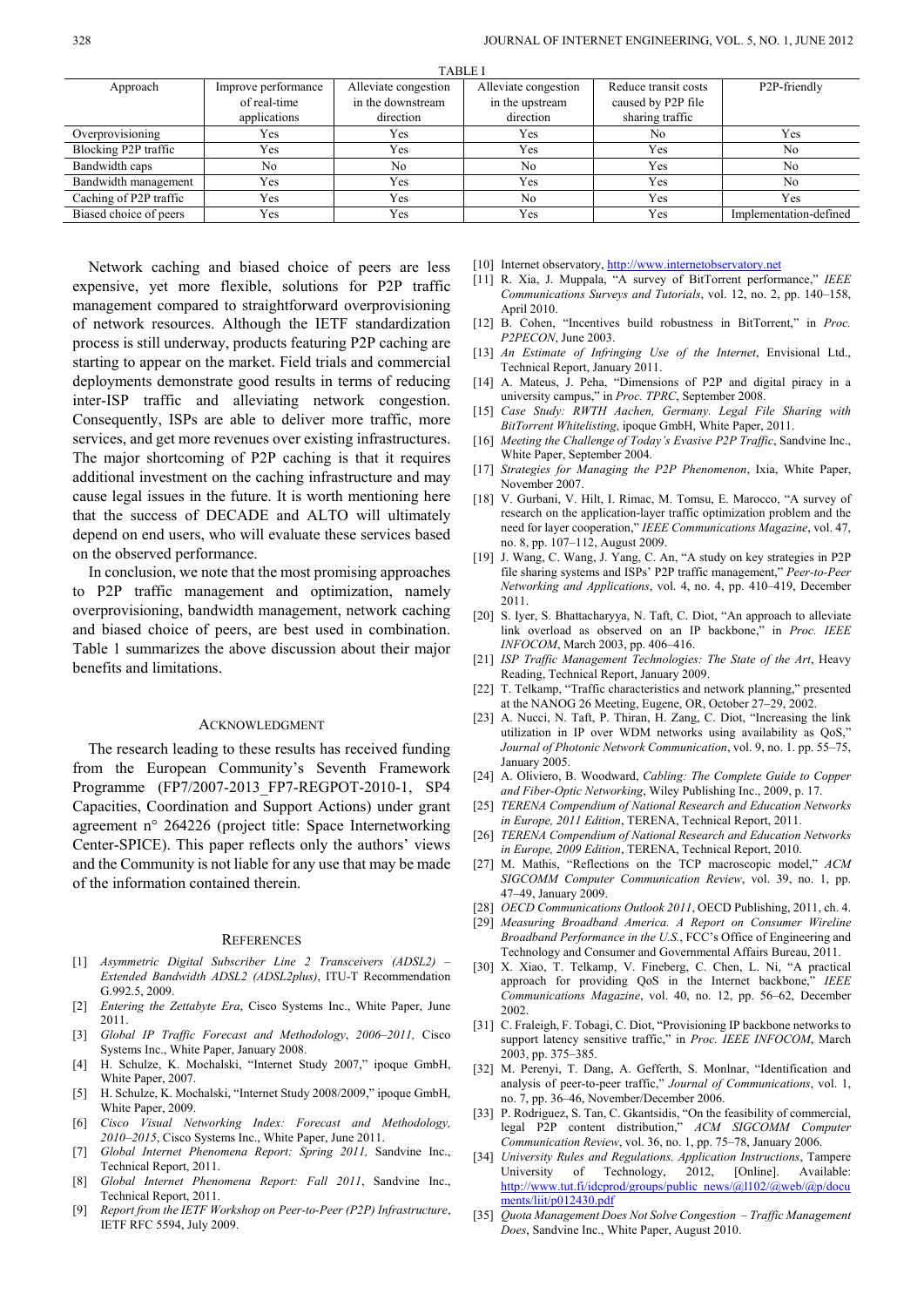#### DUNAYTSEV *et al*.: A SURVEY OF P2P TRAFFIC MANAGEMENT APPROACHES: BEST PRACTICES AND FUTURE DIRECTIONS 329

- [36] *The Evolution of Network Traffic Optimization: Providing Each User Their Fair Share*, Sandvine Inc., White Paper, April 2011.
- [37] *Mobile Broadband Capacity Constraints and the Need for Optimization*, Rysavy Research LLC, White Paper, February 2010.
- [38] *American Time Use Survey – 2010 Results*, Bureau of Labor Statistics, U.S. Department of Labor, 2011.
- [39] M. Mellia, M. Meo, "Measurement of IPTV traffic from an operative network," *European Transactions on Telecommunications*, vol. 21, no. 4, pp. 324–336, June 2010.
- [40] *Do Data Caps Punish the Wrong Users? A Bandwidth Usage Reality Check*, Diffraction Analysis, Technical Report, November 2011.
- [41] M. Mueller, "DPI technology from the standpoint of Internet governance studies: an introduction," School of Information Studies, Syracuse University, Technical Report, October 2011.
- [42] K. Mochalski, H. Schulze, "Deep Packet Inspection: Technology, Applications & Net Neutrality," ipoque GmbH, White Paper, 2009. [43] Bad ISPs[, http://wiki.vuze.com/w/Bad\\_ISPs](http://wiki.vuze.com/w/Bad_ISPs)
- 
- [44] *Cisco Visual Networking Index: Usage*, Cisco Systems Inc., White Paper, October 2010.
- [45] *Managing Peer-To-Peer Traffic with Cisco Service Control Technology*, Cisco Systems Inc., White Paper, February 2005.
- [46] M. Lin, J. Lui, D.-M. Chiu, "Design and analysis of ISP-friendly file distribution protocols," in *Proc. 46th Annual Allerton Conference on Communication, Control, and Computing*, September 2008, pp. 952–959.
- [47] *E-Cohorting – An Opportunity for Telecom Operators Content Delivery Networks*, Tech Mahindra Ltd., White Paper, June 2010.
- [48] J. Dai, B. Li, F. Liu, B. Li, H. Jin, "On the efficiency of collaborative caching in ISP-aware P2P networks," in *Proc. IEEE INFOCOM*, April 2011, pp. 1224–1232.
- [49] E. Agiatzidou, G. Stamoulis, "Collaboration between ISPs for efficient overlay traffic management," in *Proc. 10th IFIP Networking*, May 2011, pp. 109–120.
- [50] D. Tomlinson. (2008, February). How UK ISPs are charged for broadband – the cost of IPStream. [Online]. Available: [http://community.plus.net/blog/2008/02/28/how-uk-isps-are-charged-f](http://community.plus.net/blog/2008/02/28/how-uk-isps-are-charged-for-broadband-the-cost-of-ipstream/) [or-broadband-the-cost-of-ipstream/](http://community.plus.net/blog/2008/02/28/how-uk-isps-are-charged-for-broadband-the-cost-of-ipstream/)
- [51] B. Williamson, D. Black, T. Punton, "The open Internet: a platform for growth," Plum Consulting, Technical Report, October 2011.
- [52] J. Fitzsimmons. (2012, April). Network neutrality timeline. [Online]. Available:
- <http://josephfitzsimmons.com/archives/network-neutrality-timeline> [53] M-Lab,<http://www.measurementlab.net/>
- [54] Glasnost[, http://broadband.mpi-sws.org/transparency/bttest.php](http://broadband.mpi-sws.org/transparency/bttest.php)
- [55] MLab data[, http://dpi.ischool.syr.edu/MLab-Data.html](http://dpi.ischool.syr.edu/MLab-Data.html)
- [56] *uTorrent Transport Protocol*, BEP 29, 2009. [Online]. Available: [http://www.bittorrent.org/beps/bep\\_0029.html](http://www.bittorrent.org/beps/bep_0029.html)
- [57] LEDBAT status pages[, http://tools.ietf.org/wg/ledbat/](http://tools.ietf.org/wg/ledbat/)
- [58] *TCP Congestion Control*, IETF RFC 5681, September 2009.
- [59] *Low Extra Delay Background Transport (LEDBAT)*, IETF
- Internet-Draft, October 2011. [60] N. Weaver, R. Sommer, V. Paxson, "Detecting forged TCP Reset packets," in *Proc. NDSS*, February 2009.
- [61] L. Plissonneau, J. Costeux, P. Brown, "Detailed analysis of eDonkey transfers on ADSL," in *Proc. 2nd EuroNGI Conference on Next Generation Internet Design and Engineering*, April 2006, pp. 256–262.
- [62] *Comcast's ISP Experiences in a Proactive Network Provider Participation for P2P (P4P) Technical Trial*, IETF RFC 5632, September 2009.
- [63] V. Aggarwal, O. Akonjang, A. Feldmann, "Improving user and ISP experience through ISP-aided P2P locality," in *Proc. IEEE INFOCOM*, April 2008, pp. 1–6.
- [64] S. Blond, A. Legout, W. Dabbous, "Pushing BitTorrent locality to the limit," *Computer Networks*, vol. 55, no. 3 pp. 541–557, February 2011.
- [65] J. Otto, M. Sanchez, D. Choffnes, F. Bustamante, G. Siganos, "On blind mice and the elephant: understanding the network impact of a large distributed system," in *Proc. ACM SIGCOMM*, August 2011, pp. 110–121.
- [66] H. Xie, R. Yang, A. Krishnamurthy, Y.-G. Liu, A. Silberschatz, "P4P: provider portal for applications," *ACM SIGCOMM Computer Communication Review*, vol. 38, no. 4, pp. 351–362, December 2008.
- [67] *Improving Peer Selection in Peer-to-peer Applications: Myths vs. Reality*, IETF Internet-Draft, September 2010.
- [68] M. Piatek, H. Madhyastha, J. John, A. Krishnamurthy, T. Anderson, "Pitfalls for ISP-friendly P2P design," in *Proc. 8th ACM HotNets*, October 2009, pp. 1–6.
- [69] V. Gurbani, V. Hilt, I. Rimac, M. Tomsu, E. Marocco, "A survey of research on the application-layer traffic optimization problem and the need for layer cooperation," *IEEE Communications Magazine*, vol. 47, no. 8, pp. 107–112, August 2009.
- [70] D. Moltchanov, "Service quality in P2P streaming systems," *Computer Science Review*, vol. 5 no. 4, pp. 319–340, November 2011.
- [71] G. Shen, Y. Wang, B. Xiong, Y. Zhao, Z. Zhang, "HPTP: relieving the tension between ISPs and P2P," in *Proc. 6th IPTPS*, February 2007.
- [72] R. Bindal, P. Cao, W. Chan, J. Medved, G. Suwala, T. Bates, A. Zhang, "Improving traffic locality in BitTorrent via biased neighbor selection," in *Proc. 26th IEEE ICDCS*, July 2007, pp. 66–72.
- [73] V. Aggarwal, A. Feldmann, C. Scheideler, "Can ISPs and P2P users cooperate for improved performance?" *ACM SIGCOMM Computer Communication Review*, vol. 37, no. 3, pp. 31–40, July 2007.
- [74] T. Karagiannis, P. Rodriguez, K. Papagiannaki, "Should Internet service providers fear peer-assisted content distribution?" in *Proc. 5th ACM SIGCOMM IMC*, October 2005, pp. 6–18.
- [75] V. Padmanabhan, L. Subramanian, "An investigation of geographic mapping techniques for internet hosts," *ACM SIGCOMM Computer Communication Review*, vol. 31, no. 4, pp. 27–35, October 2001.
- [76] B. Wong, I. Stoyanov, E. Sirer, "Octant: a comprehensive framework for the geolocalization of Internet hosts," in *Proc. 4th USENIX NSDI*, April 2007.
- [77] V. Aggarwal, A. Feldmann, R. Karrer, "An Internet coordinate system to enable collaboration between ISPs and P2P systems," in *Proc. 11th ICIN*, October 2007, pp. 33–39.
- [78] V. Aggarwal, O. Akonjang, A. Feldmann, "Improving user and ISP experience through ISP-aided P2P locality," in *Proc. 11th IEEE GI*, April 2008.
- [79] G. Dan, T. Hossfeld, S. Oechsner, P. Cholda, R. Stankiewicz, I. Papafili, G. Stamoulis, "Interaction patterns between P2P content distribution systems and ISPs," *IEEE Communications Magazine*, vol. 49, no. 5, pp. 222–230, May 2011.
- [80] M. Hefeeda, C.-H. Hsu, K. Mokhtarian, "Design and evaluation of a proxy cache for peer-to-peer traffic," *IEEE Transactions on Computers*, vol. 60, no. 7, pp. 964–977, July 2011.
- [81] *Copyright Law of the United States of America and Related Laws Contained in Title 17 of the United States Code*, Circular 92. [Online]. Available: <http://www.copyright.gov/title17/92chap5.html>
- [82] G. Peleg. (2010, February). Delivering quality to the Internet video experience. [Online]. Available: [http://www.ciscoexpo.ru/club/sites/default/files/seminar\\_attachments/](http://www.ciscoexpo.ru/club/sites/default/files/seminar_attachments/02_delivering_quality_video.pdf) 02<sup>delivering</sup> quality video.pdf
- [83] DECADE status pages[, http://tools.ietf.org/wg/decade/](http://tools.ietf.org/wg/decade/)
- [84] *DECADE Architecture*, IETF Internet-Draft, March 2012.
- [85] *ALTO and DECADE Service Trial within China Telecom*, IETF Internet-Draft, March 2012.
- [86] I. Clarke, T. Hong, S. Miller, O. Sandberg, B. Wiley, "Protecting freedom of information online with Freenet," IEEE Internet *Computing*, vol. 6, no. 1, pp. 40–49, January/February 2002.
- [87] ALTO status pages[, http://tools.ietf.org/wg/alto/](http://tools.ietf.org/wg/alto/)
- [88] *Application-Layer Traffic Optimization (ALTO) Problem Statement*, IETF RFC 5693, October 2009.

**Roman Dunaytsev** is a Senior Research Associate in the Space Internetworking Center at Democritus University of Thrace, Greece. He received his M.Sc. and Cand.Sc. degrees from Saint-Petersburg State University of Telecommunications, Russia, in 1999 and 2005, correspondingly, and a Ph.D. degree from Tampere University of Technology, Finland, in 2010. His current research interests include space internetworking and delay-tolerant networking, P2P traffic management and optimization.

**Dmitri Moltchanov** is a Senior Research Scientist in the Department of Communications Engineering at Tampere University of Technology, Finland. He received his M.Sc. and Cand.Sc. degrees from Saint-Petersburg State University of Telecommunications, Russia, in 2000 and 2002, respectively, and a Ph.D. degree from Tampere University of Technology, Finland, in 2006. His research interests include performance evaluation and optimization issues of wired and wireless IP networks, ad hoc and sensor networks and P2P networks. Dmitri Moltchanov serves as TPC member in a number of international conferences. He authored more than 40 publications.

**Yevgeni Koucheryavy** is a Full Professor in the Department of Communications Engineering at Tampere University of Technology, Finland. He received his M.Sc. degree (1997) from Saint-Petersburg State University of Telecommunications, Russia, and Ph.D. degree (2004) from Tampere University of Technology (TUT), Finland. Yevgeni has been teaching for different target groups, students and professionals in Austria, Brazil, China, Czech Republic, Ireland, Finland, Russia, Sweden and Spain.